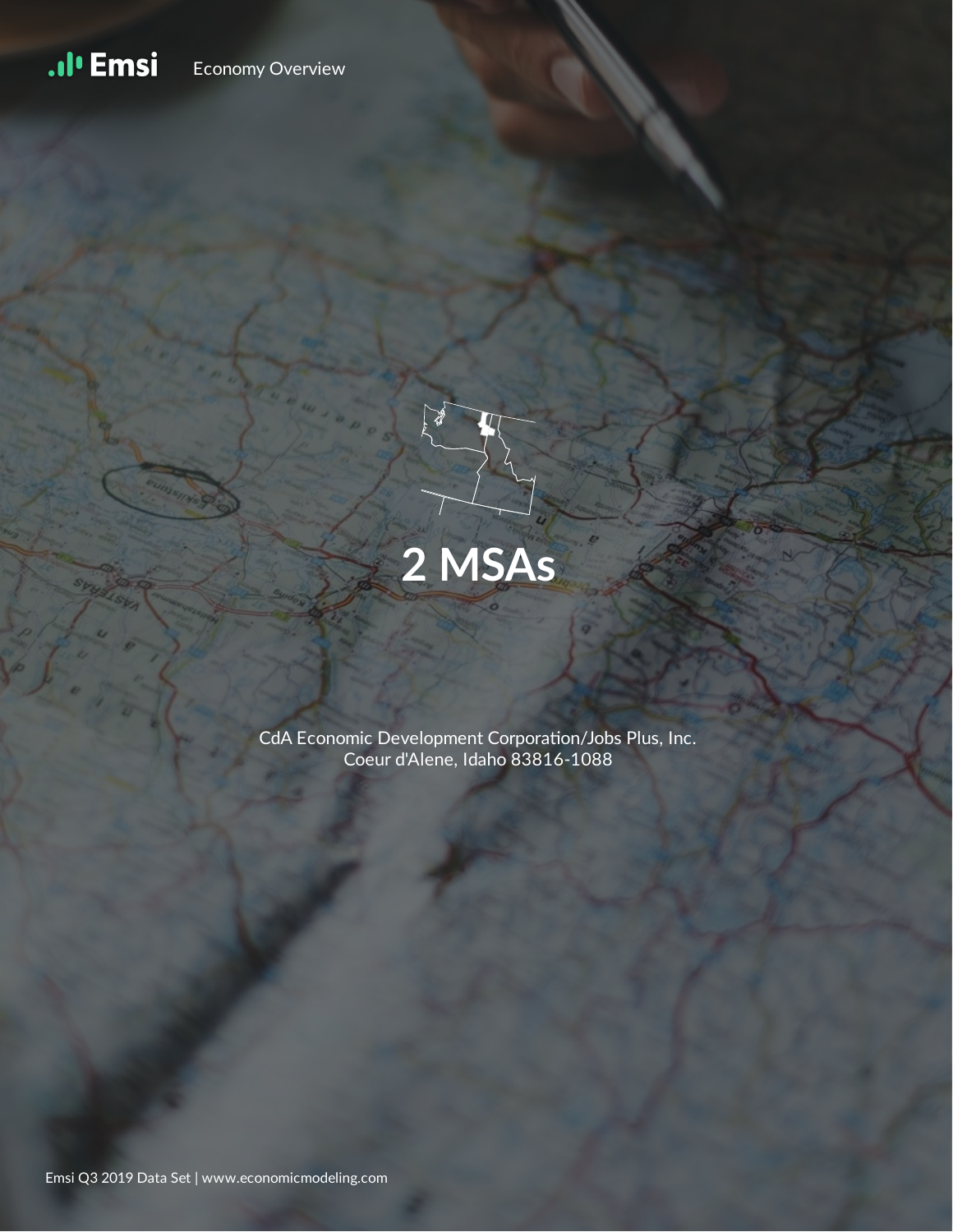# Contents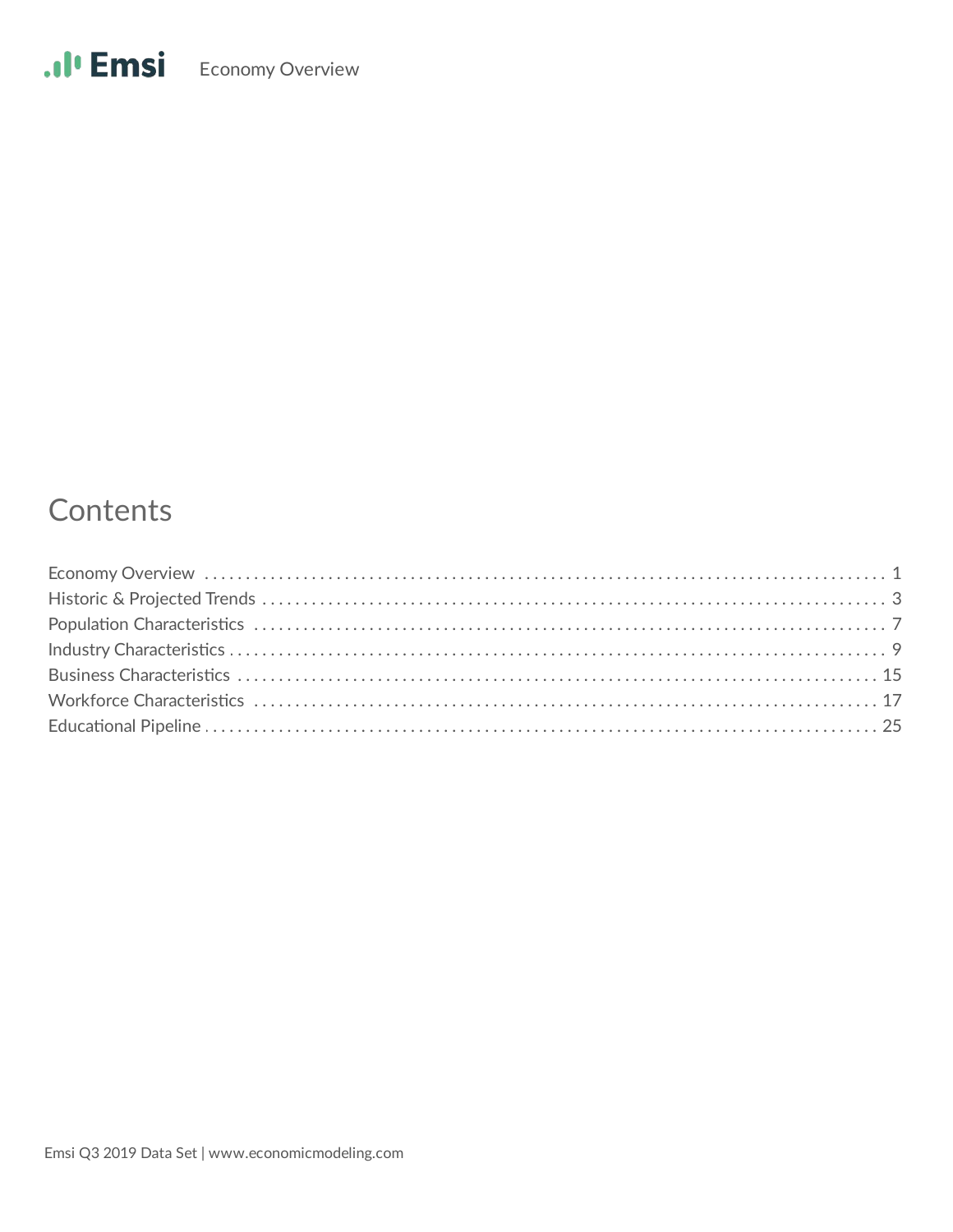Economy Overview

# Economy Overview

Population grew by 50,463 over the last 5 years and is projected to **grow by 37,017** over the next 5 years.

**716,018 337,529 \$55.0K**

Jobs **grew by 35,389** over the last 5 years and are projected to **grow by 26,525** over the next 5 years.

**Population (2018) Total Regional Employment Avg. Earnings Per Job (2018)** 

Regional average earnings per job are \$11.9K below the national average earnings of \$66.9K per job.

#### **Takeaways**

.**.**. Emsi

- As of 2018 the region's population increased by 7.6% since 2013, growing by 50,463. Population is expected to increase by **5.2%** between 2018 and 2023, adding 37,017.
- From 2013 to 2018, jobs increased by 11.7% in 2 MSAs from 302,140 to 337,529. This change outpaced the national growth rate of 8.5% by 3.2%. As the number of jobs increased, the labor force participation rate increased from 59.1% to 60.0% **between 2013 and 2018**.
- Concerning educational attainment, 17.5% of the selected regions' residents possess a Bachelor's Degree (1.1% below the national average), and 11.6% hold an Associate's Degree (3.6% above the national average).
- The top three industries in 2018 are Restaurants and Other Eating Places, Education and Hospitals (Local Government), and Local Government, Excluding Education and Hospitals.

|                      | Population<br>(2018) | Labor Force<br>(2018) | Jobs (2018) | Cost of<br>Living | <b>GRP</b> | <b>Imports</b> | <b>Exports</b> |
|----------------------|----------------------|-----------------------|-------------|-------------------|------------|----------------|----------------|
| Region               | 716.018              | 349.621               | 337.529     | 105.0             | \$32.52B   | \$28.49B       | \$29.99B       |
| State                | 9.232.222            | 4.694.000             | 4.654.776   | 106.4             | \$615.11B  | \$436.57B      | \$587.42B      |
| <b>United States</b> | 328.038.851          | 162.012.815           | 163.329.158 | 100.0             | \$20.28T   | \$0            | \$8.59T        |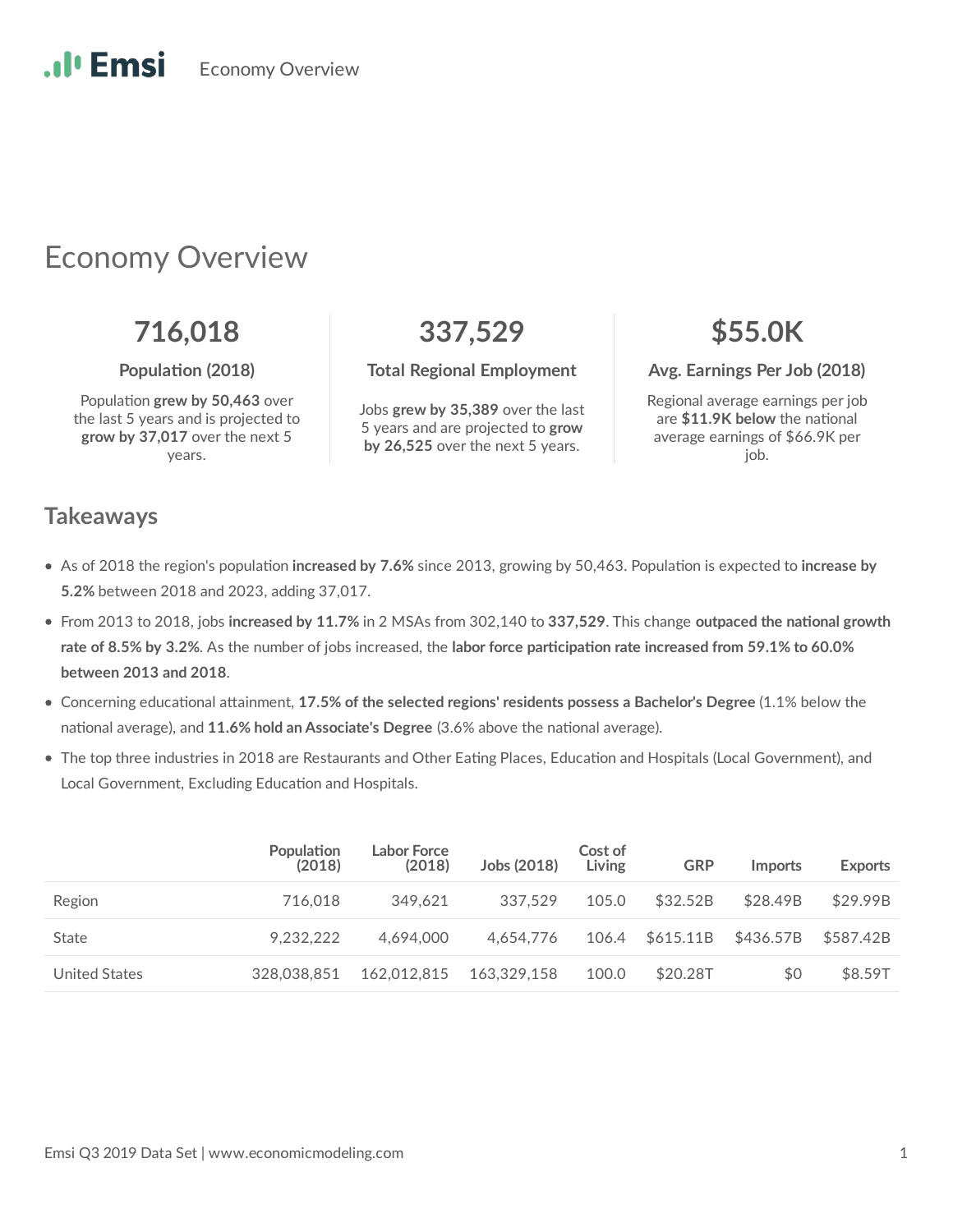

# Economy Overview - Cont.

### **2018 Labor Force Breakdown**



### **Educational Attainment**

Concerning educational attainment, 17.5% of the selected regions' residents possess a Bachelor's Degree (1.1% below the national average), and 11.6% hold an Associate's Degree (3.6% above the national average).

|  |                            | 70 OI PUPUIDUUI | <b>FUPUIALIUII</b> |
|--|----------------------------|-----------------|--------------------|
|  | Less Than 9th Grade        | 2.4%            | 11,618             |
|  | 9th Grade to 12th Grade    | 5.2%            | 25,472             |
|  | High School Diploma        | 26.0%           | 128,527            |
|  | Some College               | 27.7%           | 136,465            |
|  | Associate's Degree         | 11.6%           | 57,348             |
|  | <b>Bachelor's Degree</b>   | 17.5%           | 86,391             |
|  | Graduate Degree and Higher | 9.6%            | 47,587             |
|  |                            |                 |                    |

**% of Populaon Populaon**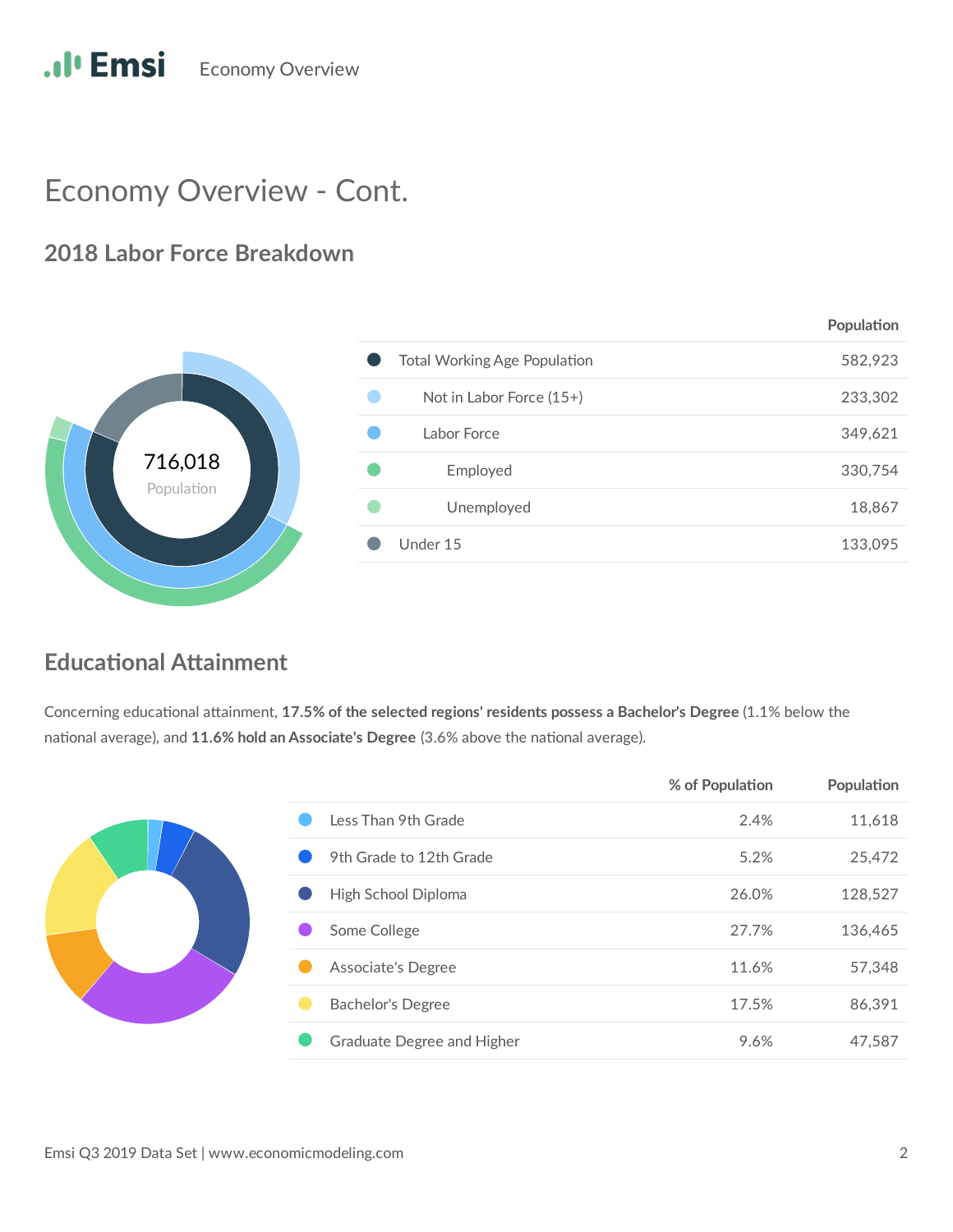# Historic & Projected Trends

## **Population Trends**

As of 2018 the region's population increased by 7.6% since 2013, growing by 50,463. Population is expected to increase by 5.2% between 2018 and 2023, adding 37,017.

![](_page_4_Figure_4.jpeg)

| <b>Timeframe</b> | Population |
|------------------|------------|
| 2013             | 665,555    |
| 2014             | 672,972    |
| 2015             | 681,915    |
| 2016             | 694,802    |
| 2017             | 708,526    |
| 2018             | 716,018    |
| 2019             | 724,760    |
| 2020             | 732,789    |
| 2021             | 740,154    |
| 2022             | 746,888    |
| 2023             | 753,035    |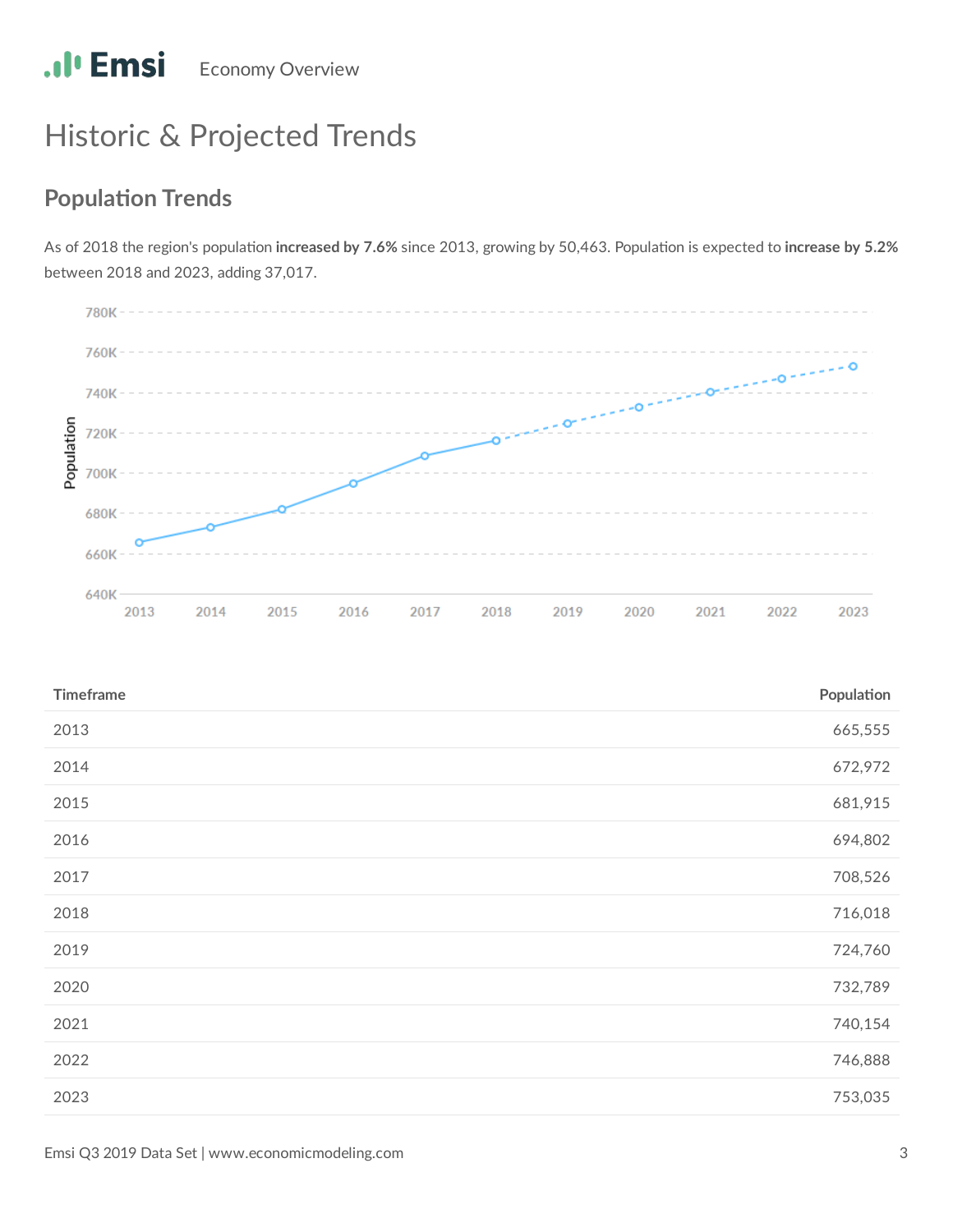# Historic & Projected Trends - Cont.

### **Job Trends**

From 2013 to 2018, jobs increased by 11.7% in 2 MSAs from 302,140 to 337,529. This change outpaced the national growth **rate of 8.5% by 3.2%**.

![](_page_5_Figure_4.jpeg)

| <b>Timeframe</b> | Jobs    |
|------------------|---------|
| 2013             | 302,140 |
| 2014             | 308,597 |
| 2015             | 314,315 |
| 2016             | 322,763 |
| 2017             | 329,507 |
| 2018             | 337,529 |
| 2019             | 344,946 |
| 2020             | 351,124 |
| 2021             | 356,436 |
| 2022             | 361,038 |
| 2023             | 364,054 |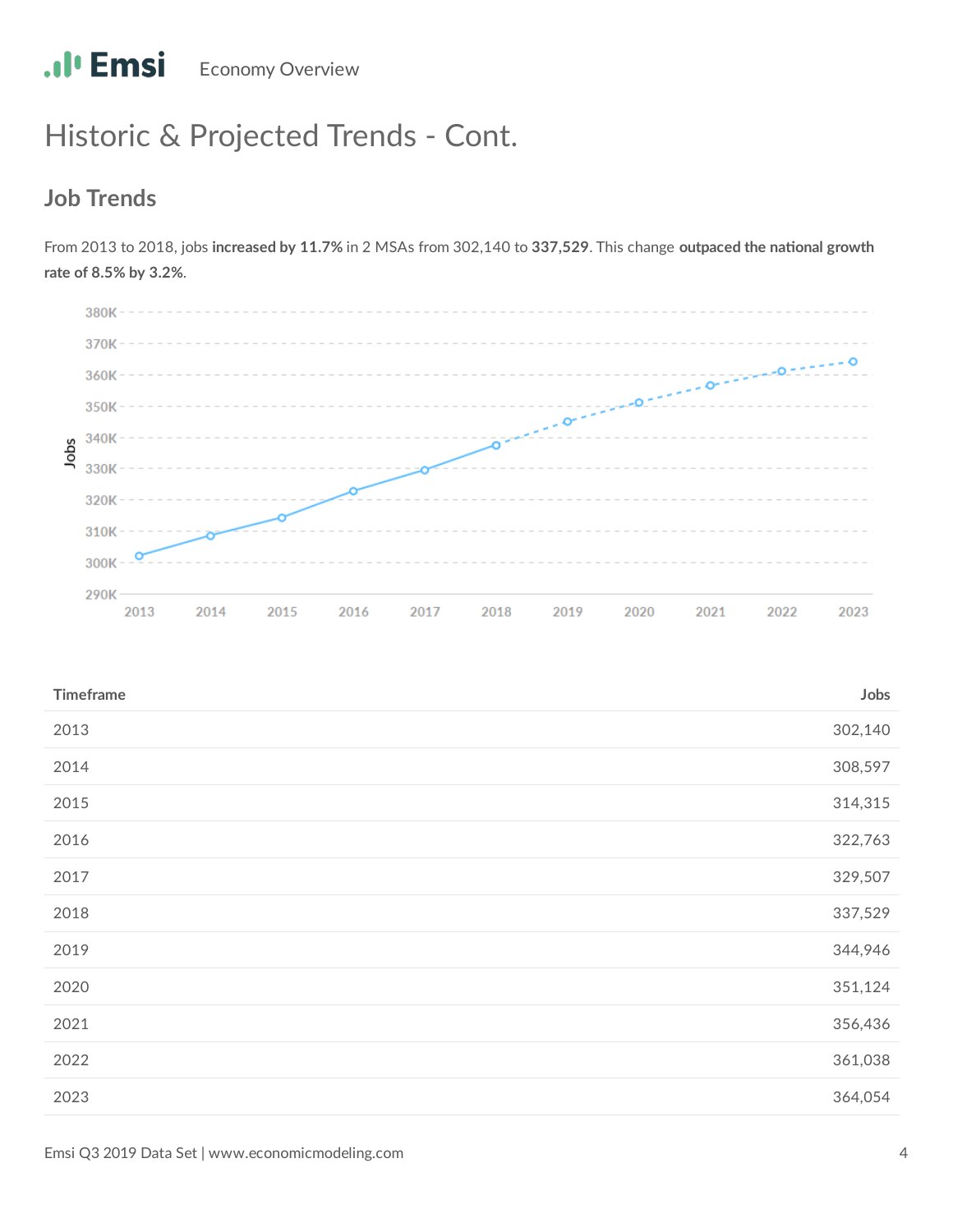# Historic & Projected Trends - Cont.

![](_page_6_Figure_2.jpeg)

![](_page_6_Figure_3.jpeg)

| <b>Timeframe</b> | <b>Labor Force Participation Rate</b> |
|------------------|---------------------------------------|
| 2014             | 57.28%                                |
| 2015             | 57.12%                                |
| 2016             | 57.68%                                |
| 2017             | 57.73%                                |
| 2018             | 58.36%                                |
| January 2019     | 59.38%                                |
| February 2019    | 59.73%                                |
| March 2019       | 59.80%                                |
|                  |                                       |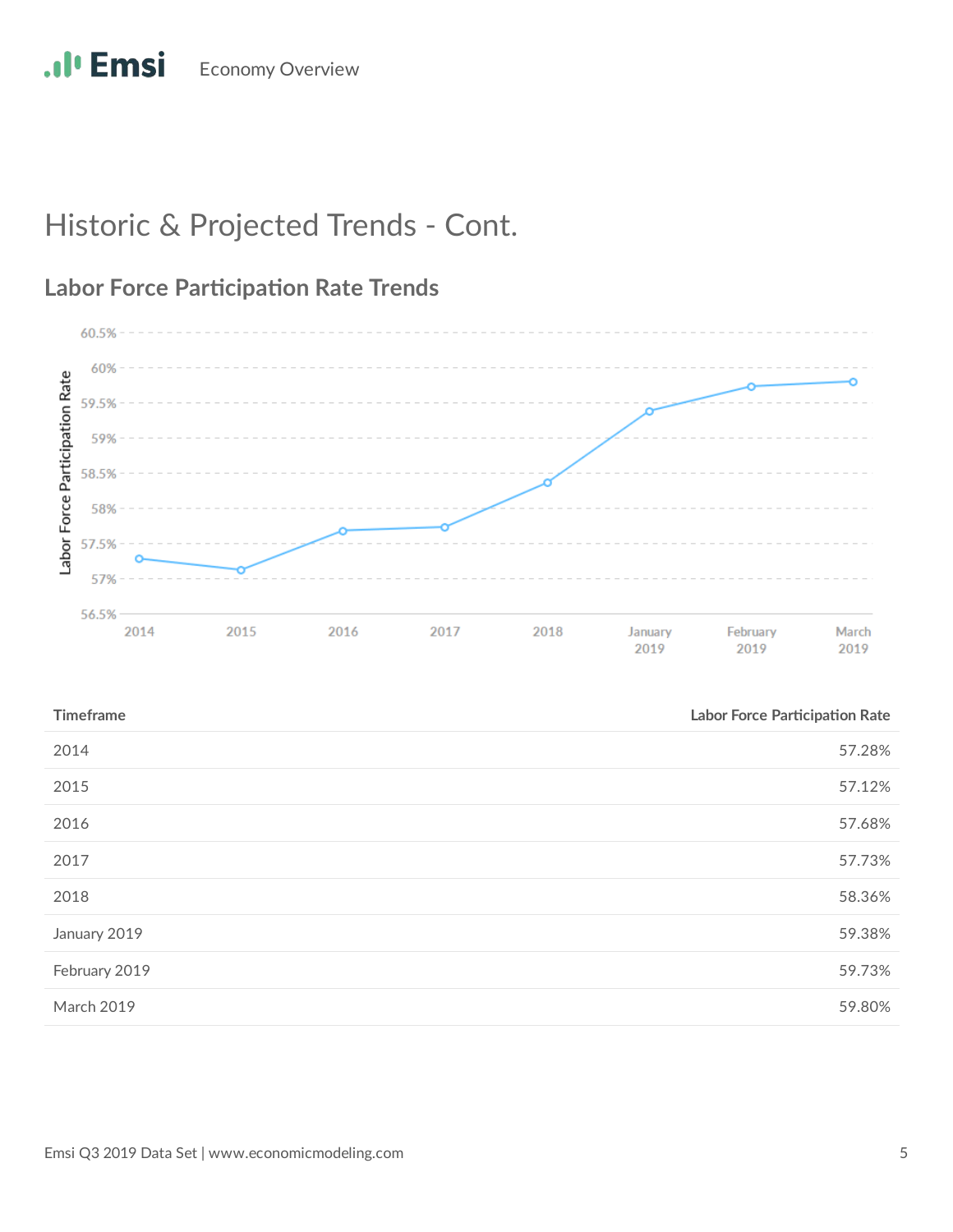# Historic & Projected Trends - Cont.

## **Unemployment Rate Trends**

Your areas had a March 2019 unemployment rate of 6.31%, **decreasing from 6.83%** 5 years before.

![](_page_7_Figure_4.jpeg)

| <b>Timeframe</b> | <b>Unemployment Rate</b> |
|------------------|--------------------------|
| 2014             | 6.83%                    |
| 2015             | 6.37%                    |
| 2016             | 5.87%                    |
| 2017             | 5.15%                    |
| 2018             | 4.93%                    |
| January 2019     | 6.36%                    |
| February 2019    | 6.11%                    |
| March 2019       | 6.31%                    |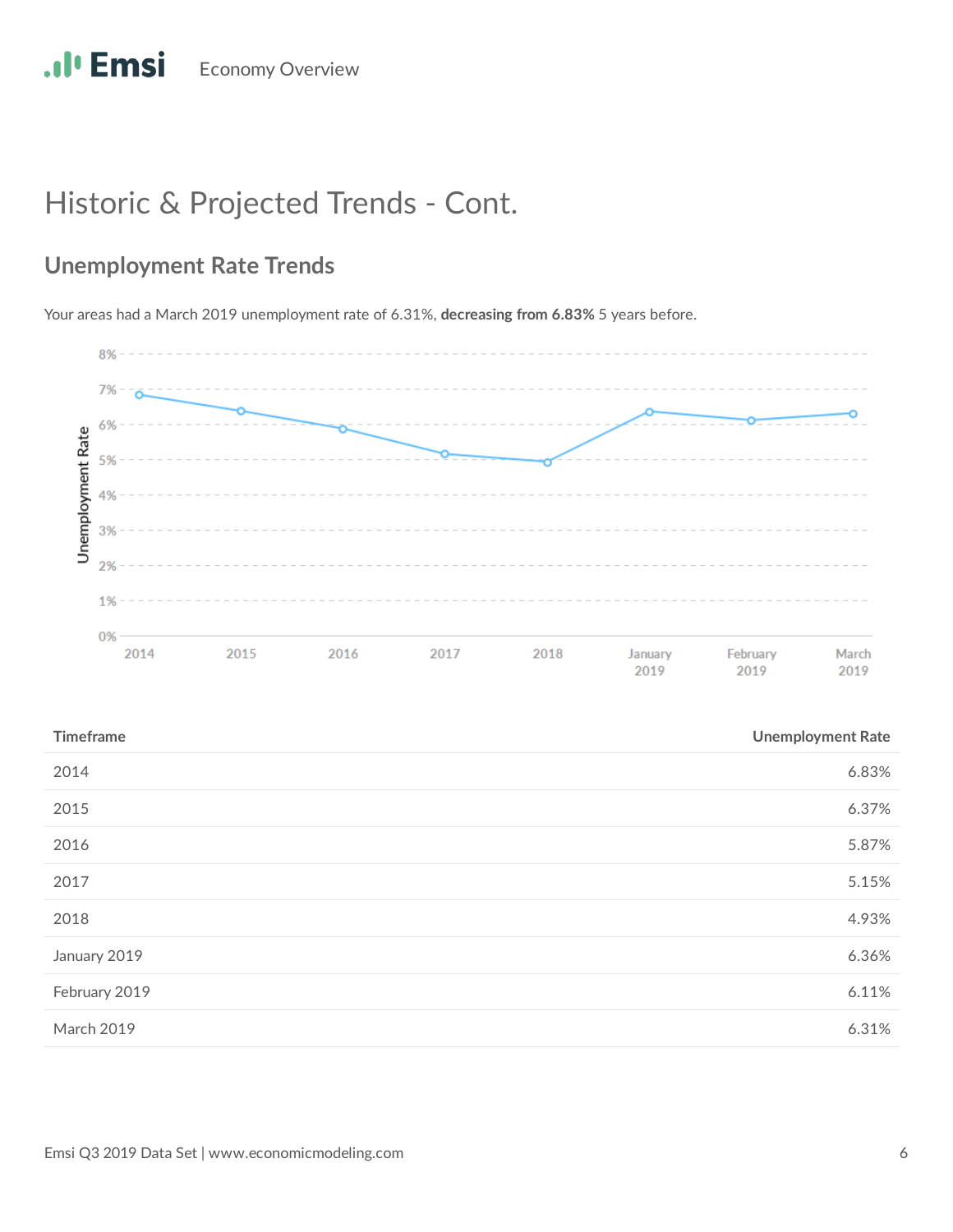# Population Characteristics

![](_page_8_Picture_2.jpeg)

**Millennials**

Your area has 145,394 millennials (ages 20-34). The national average for an area this size is 146,746.

![](_page_8_Picture_5.jpeg)

#### **Rering Soon**

Retirement risk is about average in your area. The national average for an area this size is 201,983 people 55 or older, while there are 215,393 here.

![](_page_8_Figure_8.jpeg)

Racial diversity is low in your area. The national average for an area

this size is 278,251 racially diverse people, while there are 98,639

here.

![](_page_8_Figure_10.jpeg)

**Veterans**

Your area has 59,946 veterans. The national average for an area this size is 41,198.

![](_page_8_Picture_13.jpeg)

**Violent Crime**

Your area has 3.01 violent crimes per 1,000 people. The national rate is 3.75 per 1,000 people.

![](_page_8_Figure_16.jpeg)

**Property Crime**

Your area has 42.42 property crimes per 1,000 people. The national rate is 24.21 per 1,000 people.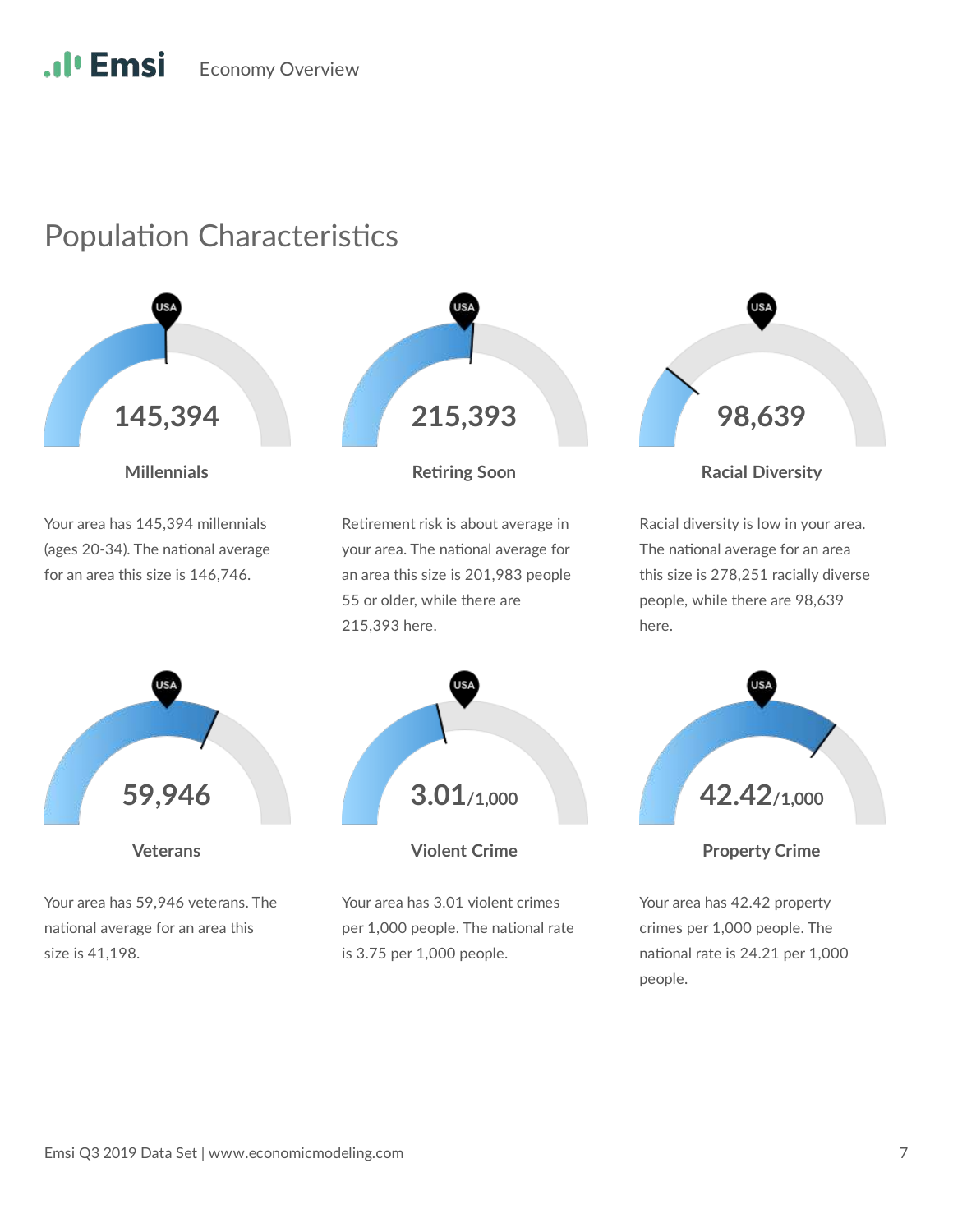# Population Characteristics - Cont.

## **Place of Work vs Place of Residence**

Understanding where talent in the region currently works compared to where talent lives can help you optimize site decisions. For example, the #1 ranked ZIP for employment ranks #18 for resident workers. The top ZIP for resident workers is 99208.

![](_page_9_Figure_4.jpeg)

#### **Where Talent Works Where Talent Lives**

| 7IP   | <b>Name</b>             | 2018<br>Employment |
|-------|-------------------------|--------------------|
| 99201 | Spokane, WA (in Spokan  | 32,329             |
| 83814 | Coeur D Alene, ID (in K | 24,888             |
| 99202 | Spokane, WA (in Spokan  | 23,508             |
| 99216 | Spokane, WA (in Spokan  | 19.948             |
| 99206 | Spokane, WA (in Spokan  | 17,267             |

| 7IP   | <b>Name</b>               | 2018<br><b>Workers</b> |
|-------|---------------------------|------------------------|
| 99208 | Spokane, WA (in Spokan    | 24,102                 |
| 99205 | Spokane, WA (in Spokan    | 23,583                 |
| 83854 | Post Falls, ID (in Kooten | 19,757                 |
| 99206 | Spokane, WA (in Spokan    | 18,172                 |
| 83815 | Coeur D Alene, ID (in K   | 16.599                 |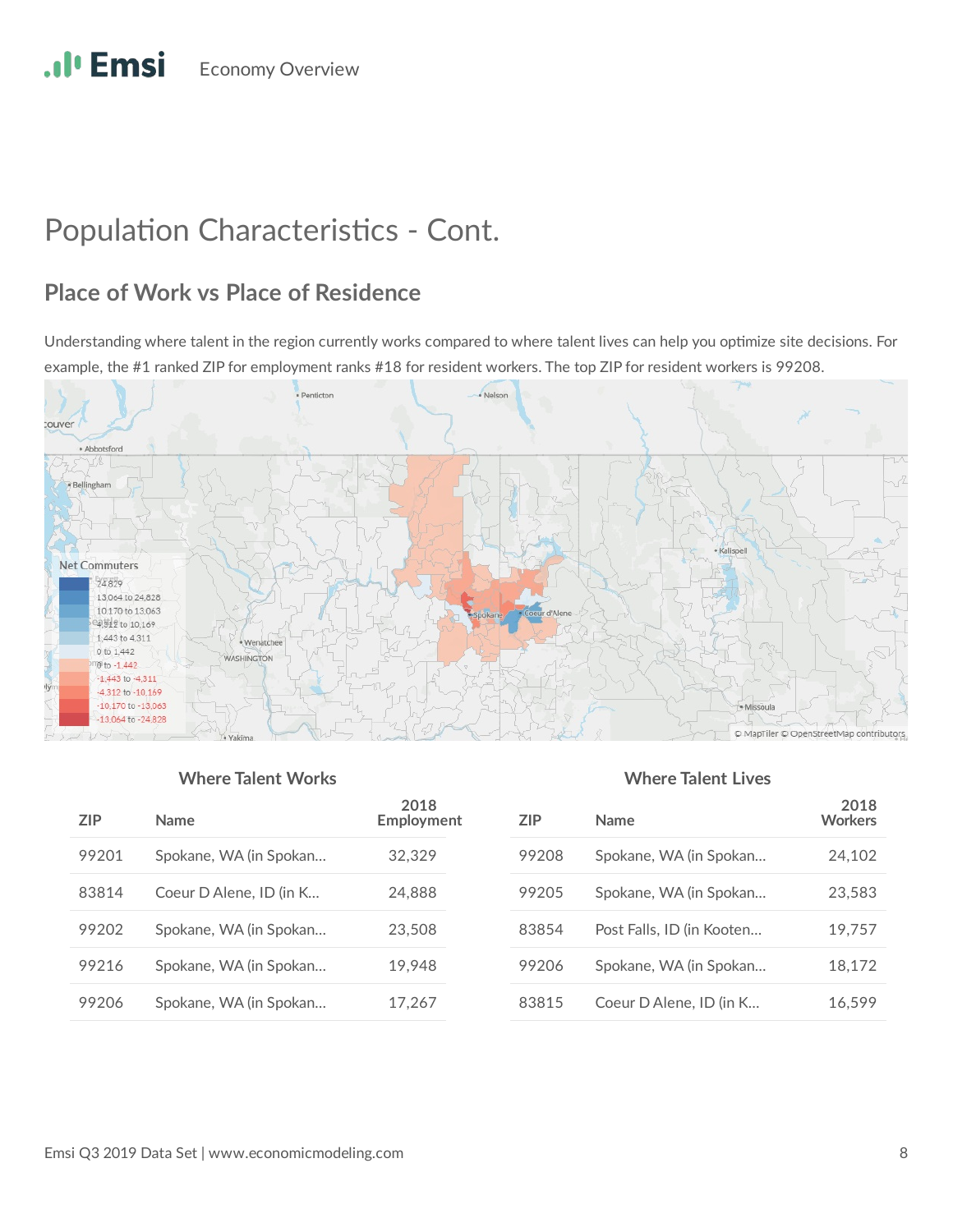.**.**I<sup>*l*</sup> Emsi **Economy Overview** 

# **Industry Characteristics**

### **Largest Industries**

![](_page_10_Figure_3.jpeg)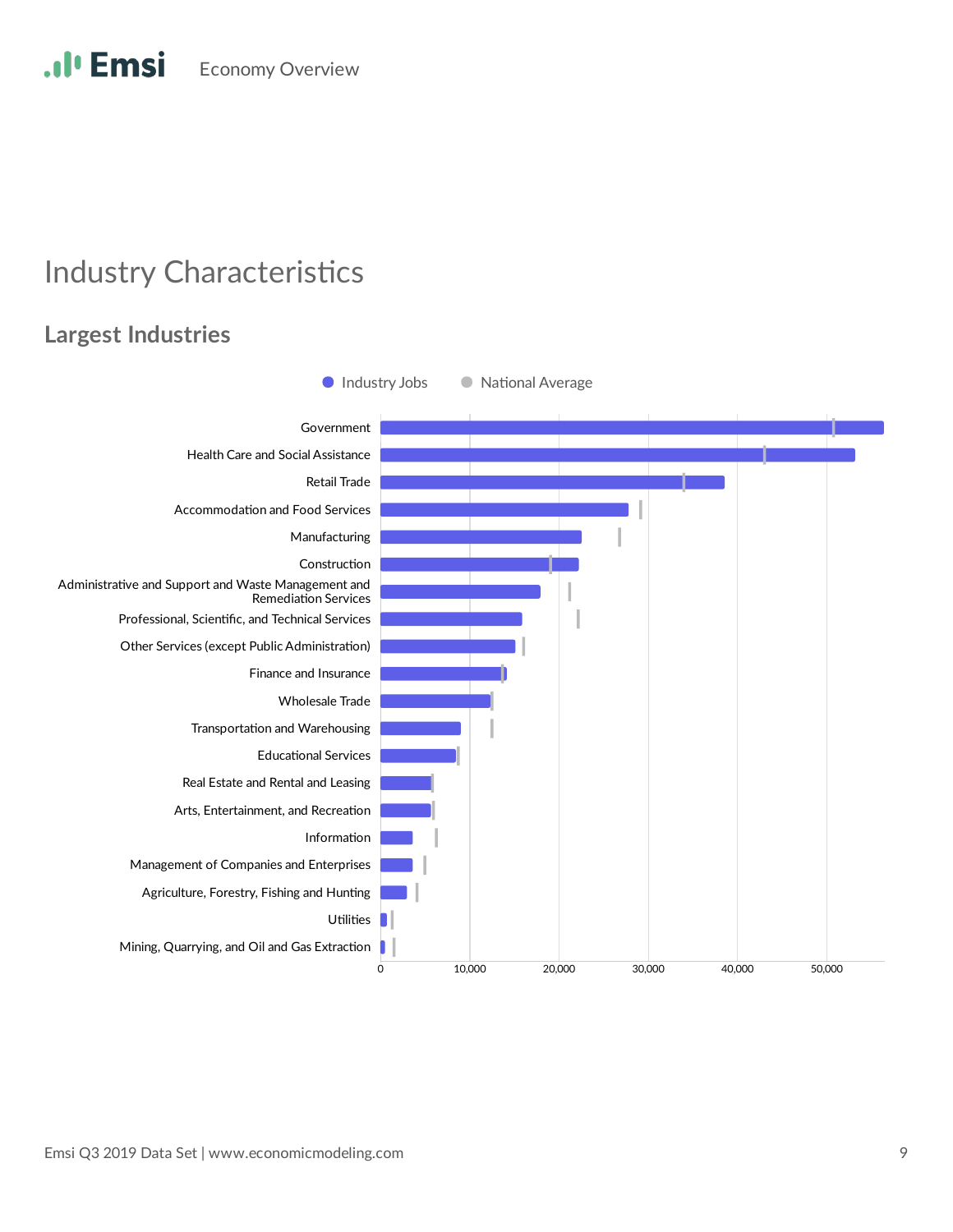# **Industry Characteristics - Cont.**

### **Top Growing Industries**

![](_page_11_Figure_3.jpeg)

**Industry Jobs Growth**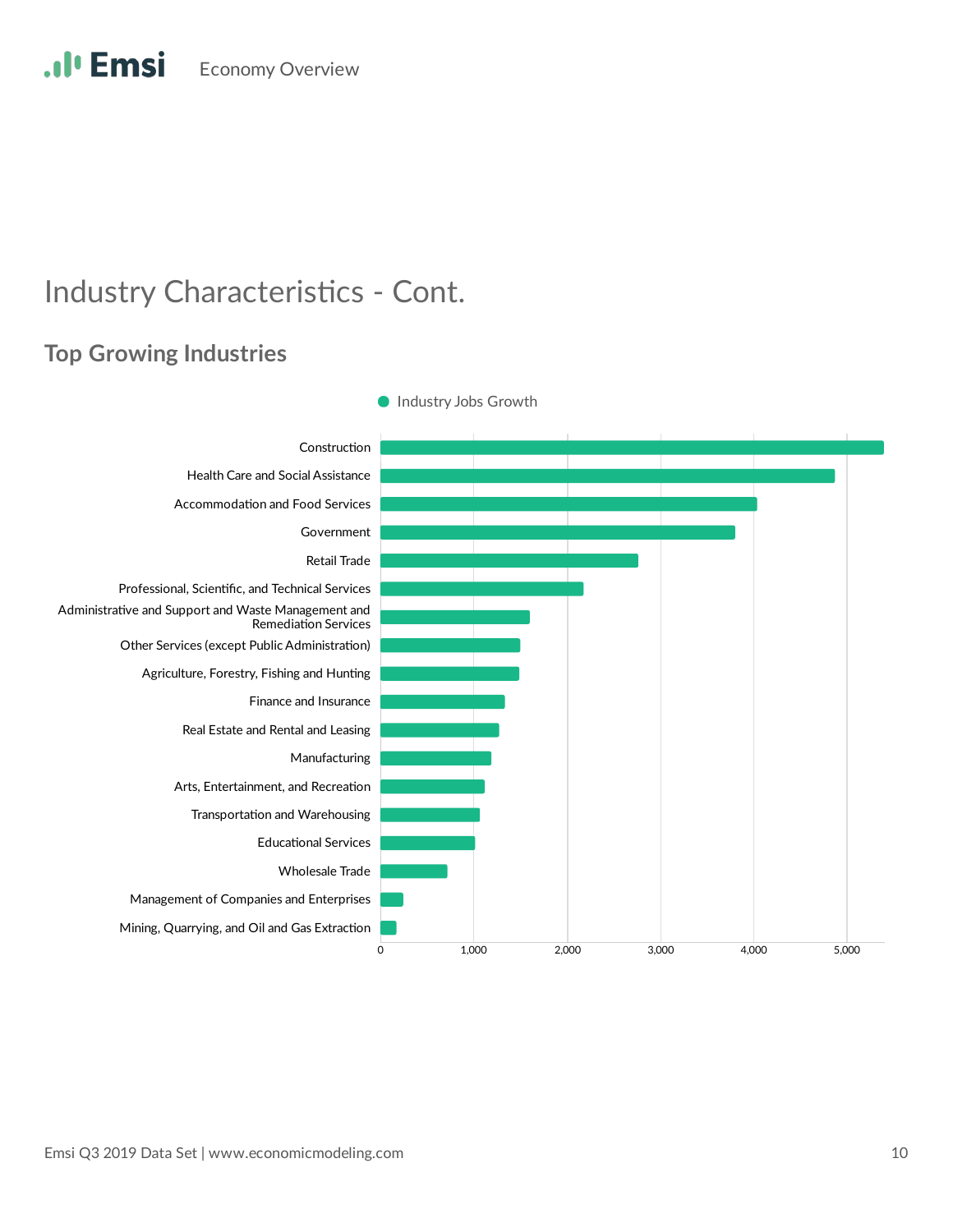# **Industry Characteristics - Cont.**

## **Top Industry LQ**

![](_page_12_Figure_3.jpeg)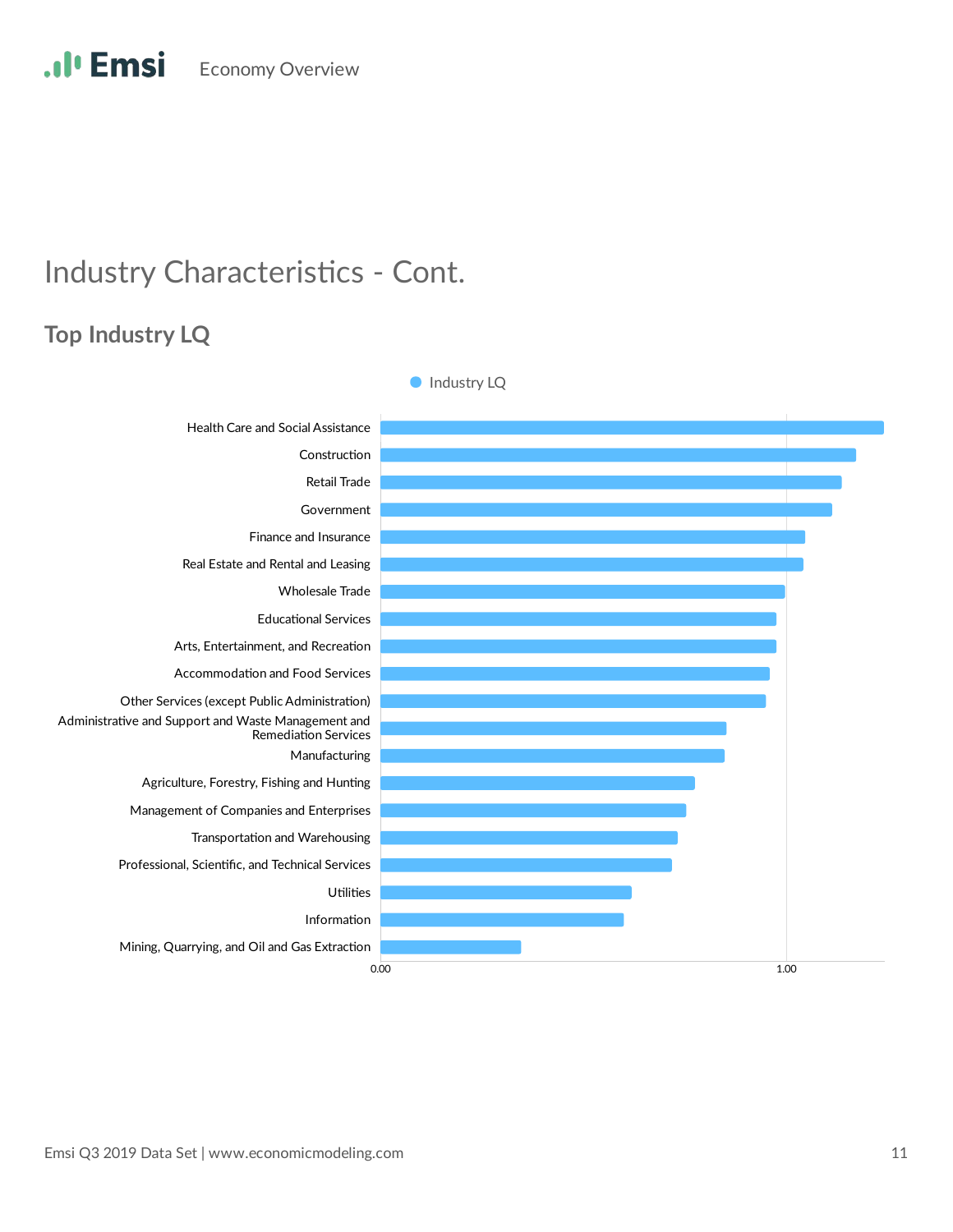# **Industry Characteristics - Cont.**

## **Top Industry GRP**

![](_page_13_Figure_3.jpeg)

• 2018 Gross Regional Product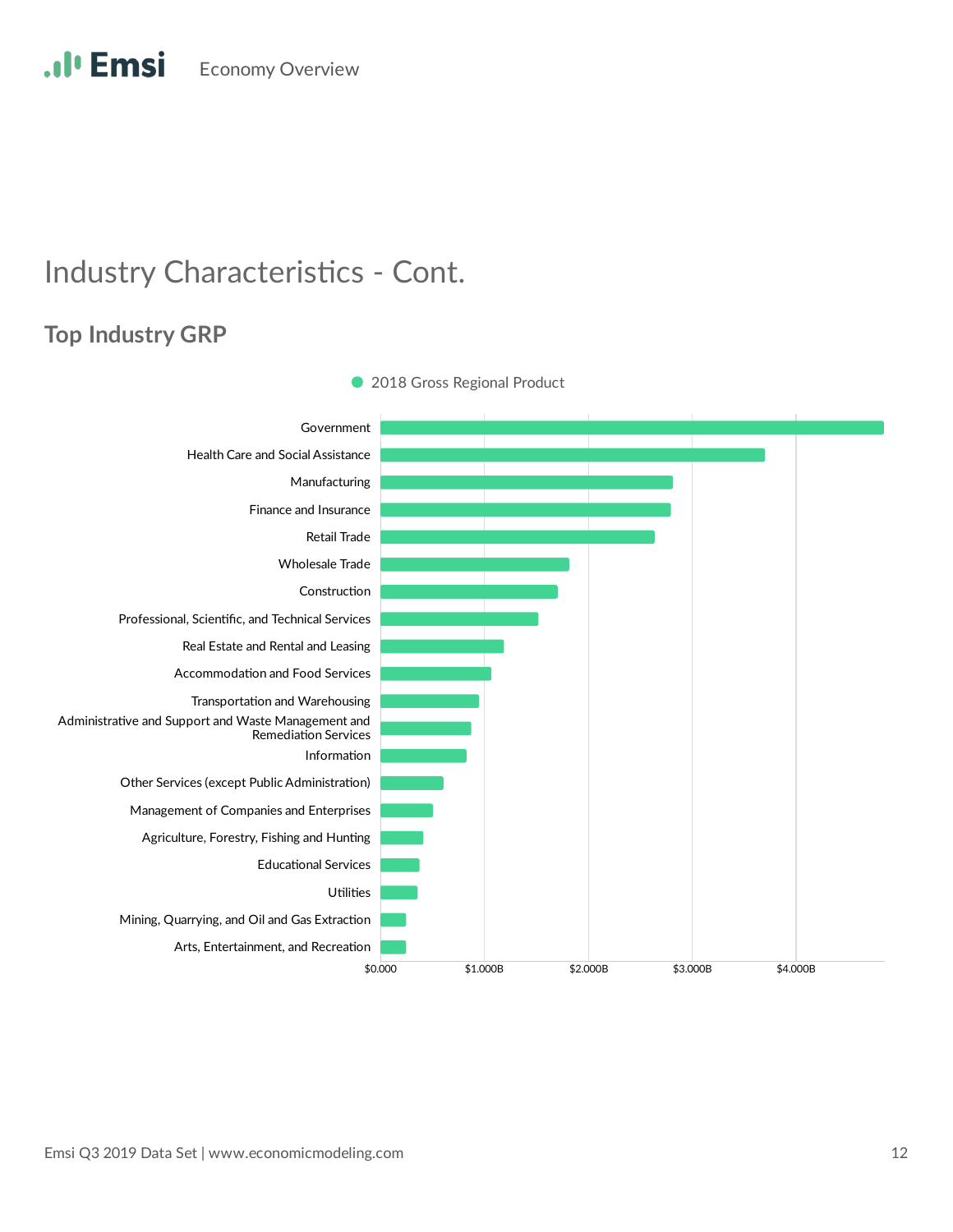# **Industry Characteristics - Cont.**

### **Top Industry Earnings**

![](_page_14_Figure_3.jpeg)

• 2018 Earnings Per Worker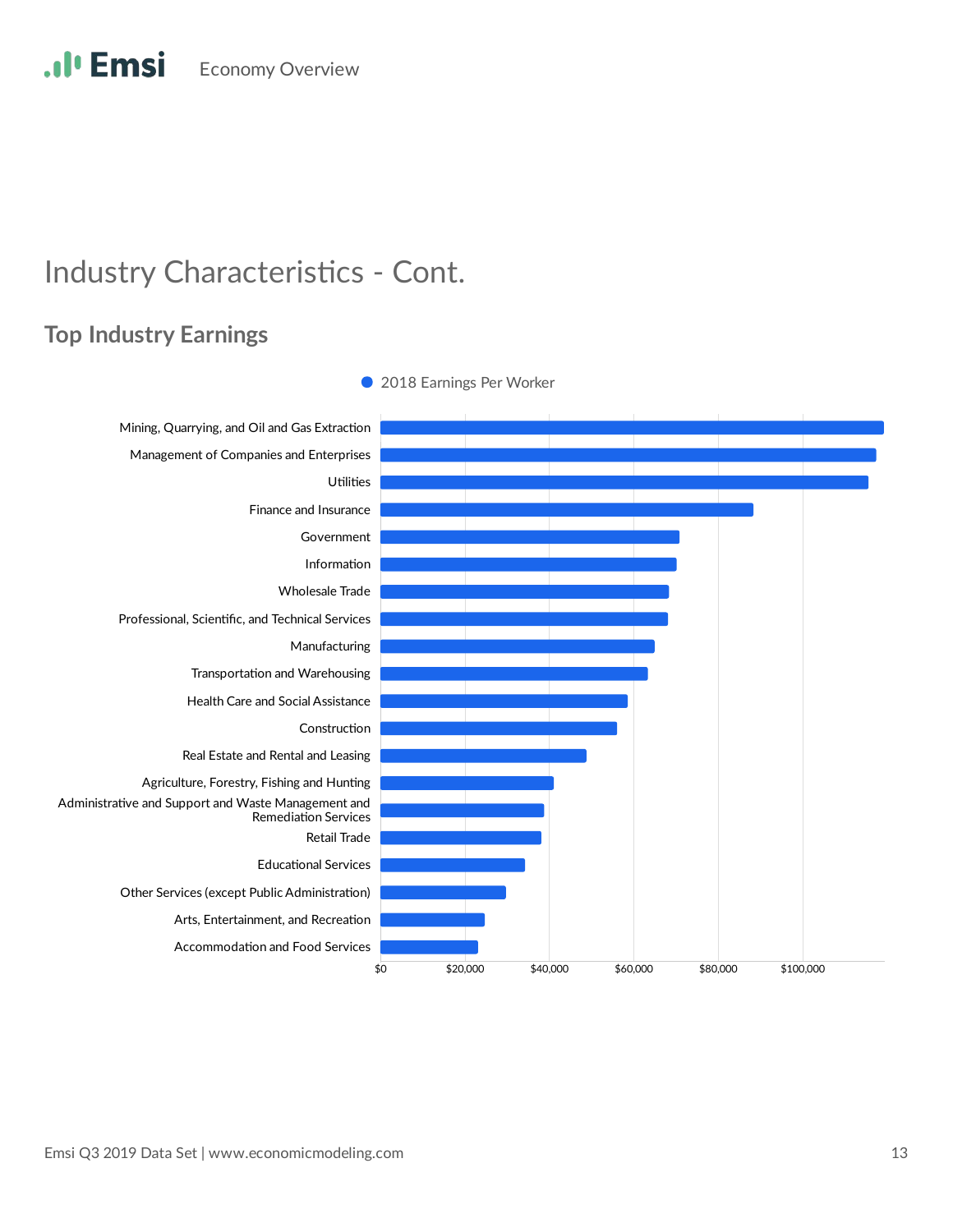# **Industry Characteristics - Cont.**

| Industry                                                                              | 2013<br>Jobs | 2018<br>Jobs | Change in Jobs | %<br>Change<br>in Jobs | 2018<br>LQ | 2018 Earnings<br>Per Worker | <b>2018 GRP</b> |
|---------------------------------------------------------------------------------------|--------------|--------------|----------------|------------------------|------------|-----------------------------|-----------------|
| Government                                                                            | 52,673       | 56,482       | 3,809          | $+7%$                  | 1.11       | \$70,943                    | \$4.85B         |
| Health Care and Social Assistance                                                     | 48,394       | 53,270       | 4,876          | $+10%$                 | 1.24       | \$58,755                    | \$3.70B         |
| Retail Trade                                                                          | 35,816       | 38,583       | 2,767          | $+8%$                  | 1.14       | \$38,318                    | \$2.64B         |
| <b>Accommodation and Food Services</b>                                                | 23,839       | 27,877       | 4,038          | $+17%$                 | 0.96       | \$23,128                    | \$1.07B         |
| Manufacturing                                                                         | 21,413       | 22,605       | 1,192          | $+6%$                  | 0.85       | \$65,107                    | \$2.81B         |
| Construction                                                                          | 16,883       | 22,281       | 5,398          | $+32%$                 | 1.17       | \$56,234                    | \$1.71B         |
| Administrative and Support and<br>Waste Management and<br><b>Remediation Services</b> | 16,411       | 18,013       | 1,602          | $+10%$                 | 0.86       | \$38,798                    | \$875.47M       |
| Professional, Scientific, and<br><b>Technical Services</b>                            | 13,732       | 15,910       | 2,178          | $+16%$                 | 0.72       | \$68,310                    | \$1.53B         |
| <b>Other Services (except Public</b><br>Administration)                               | 13,691       | 15,197       | 1,506          | $+11%$                 | 0.95       | \$29,869                    | \$608.72M       |
| Finance and Insurance                                                                 | 12,851       | 14,188       | 1,337          | $+10%$                 | 1.05       | \$88,602                    | \$2.79B         |
| <b>Wholesale Trade</b>                                                                | 11,633       | 12,354       | 721            | $+6%$                  | 1.00       | \$68,459                    | \$1.82B         |
| Transportation and Warehousing                                                        | 7,964        | 9,033        | 1,069          | $+13%$                 | 0.73       | \$63,393                    | \$949.57M       |
| <b>Educational Services</b>                                                           | 7,438        | 8,453        | 1,015          | $+14%$                 | 0.98       | \$34,400                    | \$375.89M       |
| Real Estate and Rental and Leasing                                                    | 4,667        | 5,937        | 1,270          | $+27%$                 | 1.04       | \$48,815                    | \$1.19B         |
| Arts, Entertainment, and Recreation                                                   | 4,591        | 5,714        | 1,123          | $+24%$                 | 0.98       | \$24,687                    | \$248.71M       |
| Information                                                                           | 3,863        | 3,705        | $-158$         | -4%                    | 0.60       | \$70,341                    | \$829.09M       |
| Management of Companies and<br>Enterprises                                            | 3,417        | 3,660        | 243            | $+7%$                  | 0.75       | \$117,722                   | \$507.47M       |
| Agriculture, Forestry, Fishing and<br>Hunting                                         | 1,566        | 3,059        | 1,493          | +95%                   | 0.78       | \$41,154                    | \$412.81M       |
| Utilities                                                                             | 975          | 714          | $-261$         | $-27%$                 | 0.62       | \$115,909                   | \$363.25M       |
| Mining, Quarrying, and Oil and Gas<br>Extraction                                      | 323          | 493          | 170            | +53%                   | 0.35       | \$119,446                   | \$251.14M       |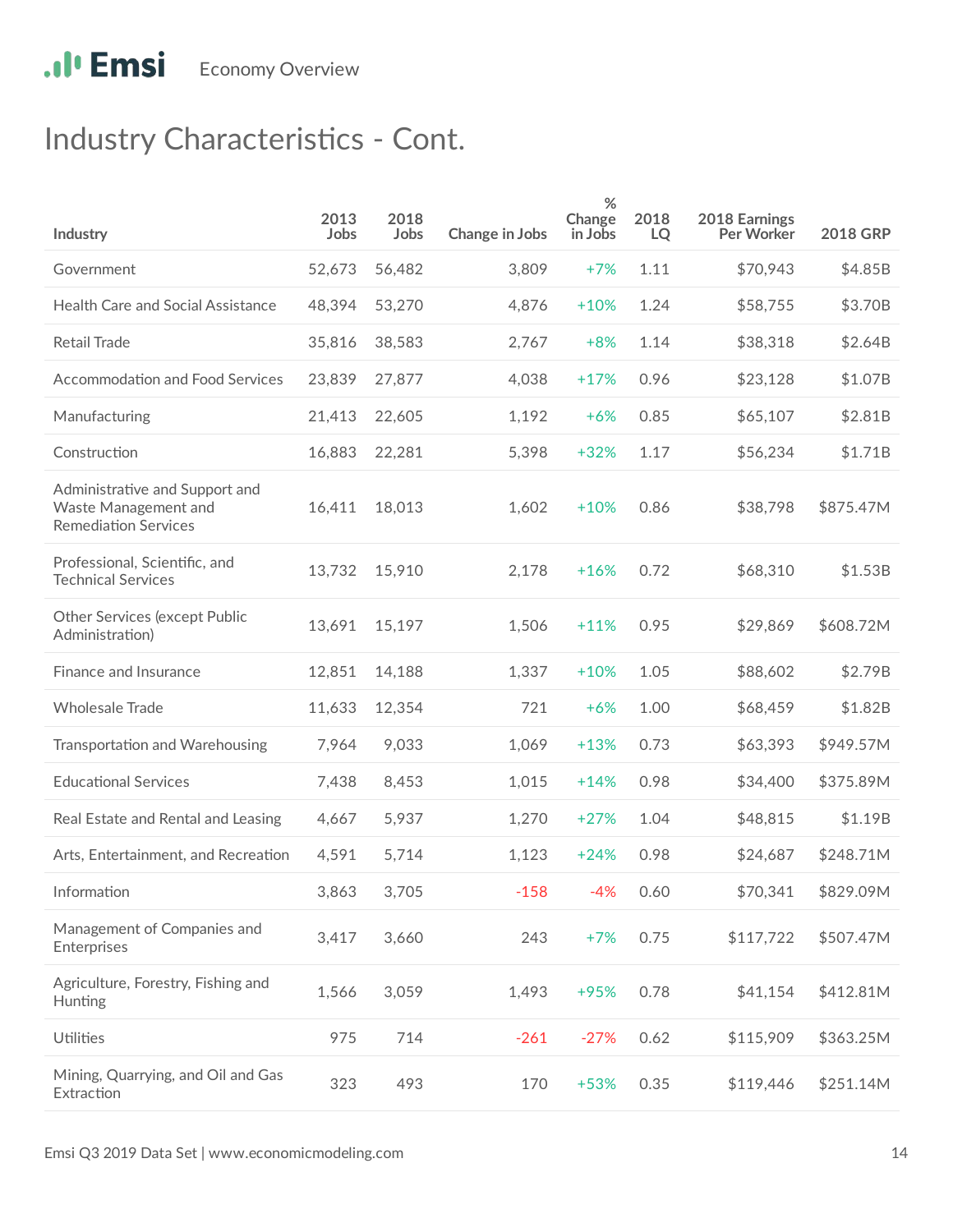# **Business Characteristics**

### **56,651 Companies Employ Your Workers**

Online profiles for your workers mention 56,651 companies as employers, with the top 10 appearing below. In the last 12 months, 7,441 companies in your area posted job postings, with the top 10 appearing below.

| <b>Top Companies</b>               | <b>Profiles</b> | <b>Top Companies Posting</b>   | <b>Unique Postings</b> |
|------------------------------------|-----------------|--------------------------------|------------------------|
| <b>Washington State University</b> | 1,654           | CRST International, Inc.       | 2,883                  |
| Eastern Washington University      | 1,491           | Providence Health & Services   | 2,841                  |
| United States Department of th     | 1,209           | Multi-Care, Inc.               | 2,041                  |
| Spokane Public Schools             | 1,198           | U.S. Bancorp                   | 1,362                  |
| Gonzaga University                 | 1,193           | Uber Technologies, Inc.        | 1,283                  |
| <b>Spokane Community College</b>   | 1,190           | Teach For America, Inc.        | 804                    |
| Providence Health & Services       | 956             | Aerotek, Inc.                  | 781                    |
| State of Washington                | 924             | Trans-System, Inc.             | 747                    |
| Kootenai Health                    | 893             | Robert Half International Inc. | 649                    |
| Avista Corporation                 | 777             | <b>Virtual Vocations</b>       | 615                    |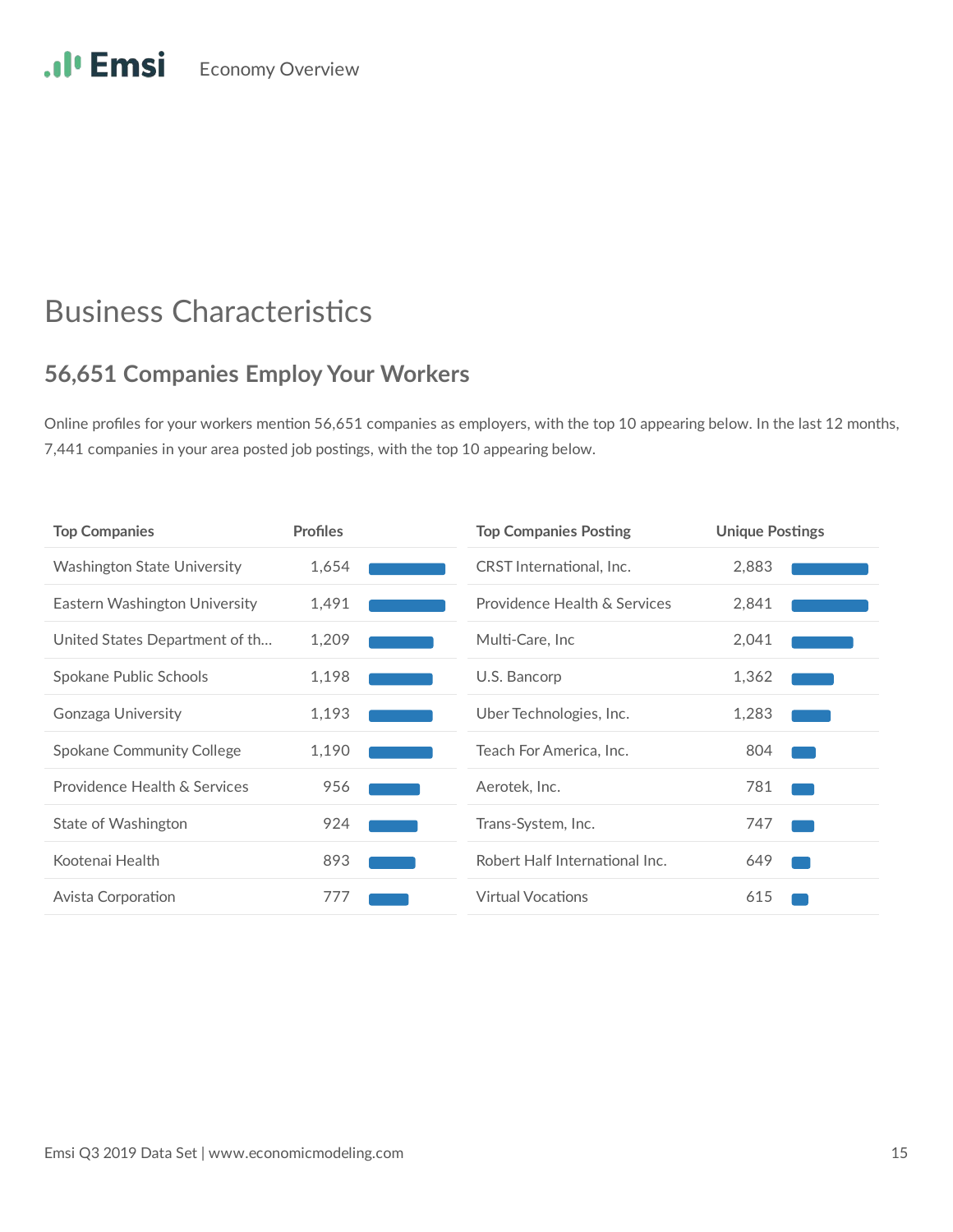# .Il<sup>.</sup> Emsi Economy Overview

# Business Characteristics - Cont.

### **Business Size**

|                      | Percentage | <b>Business Count</b> |
|----------------------|------------|-----------------------|
| 1 to 4 employees     | 39.2%      | 10,422                |
| 5 to 9 employees     | 25.7%      | 6,832                 |
| 10 to 19 employees   | 19.4%      | 5,151                 |
| 20 to 49 employees   | 11.6%      | 3,096                 |
| 50 to 99 employees   | 2.7%       | 715                   |
| 100 to 249 employees | 1.1%       | 286                   |
| 250 to 499 employees | 0.3%       | 76                    |
| 500+ employees       | 0.1%       | 36                    |

*\*Business Data by DatabaseUSA.com is third-party data provided by Emsi to its customers as a convenience, and Emsi does not endorse or warrant its accuracy or consistency with other published Emsi data. In most cases, the Business Count will not match total companies with profiles on the summary tab.*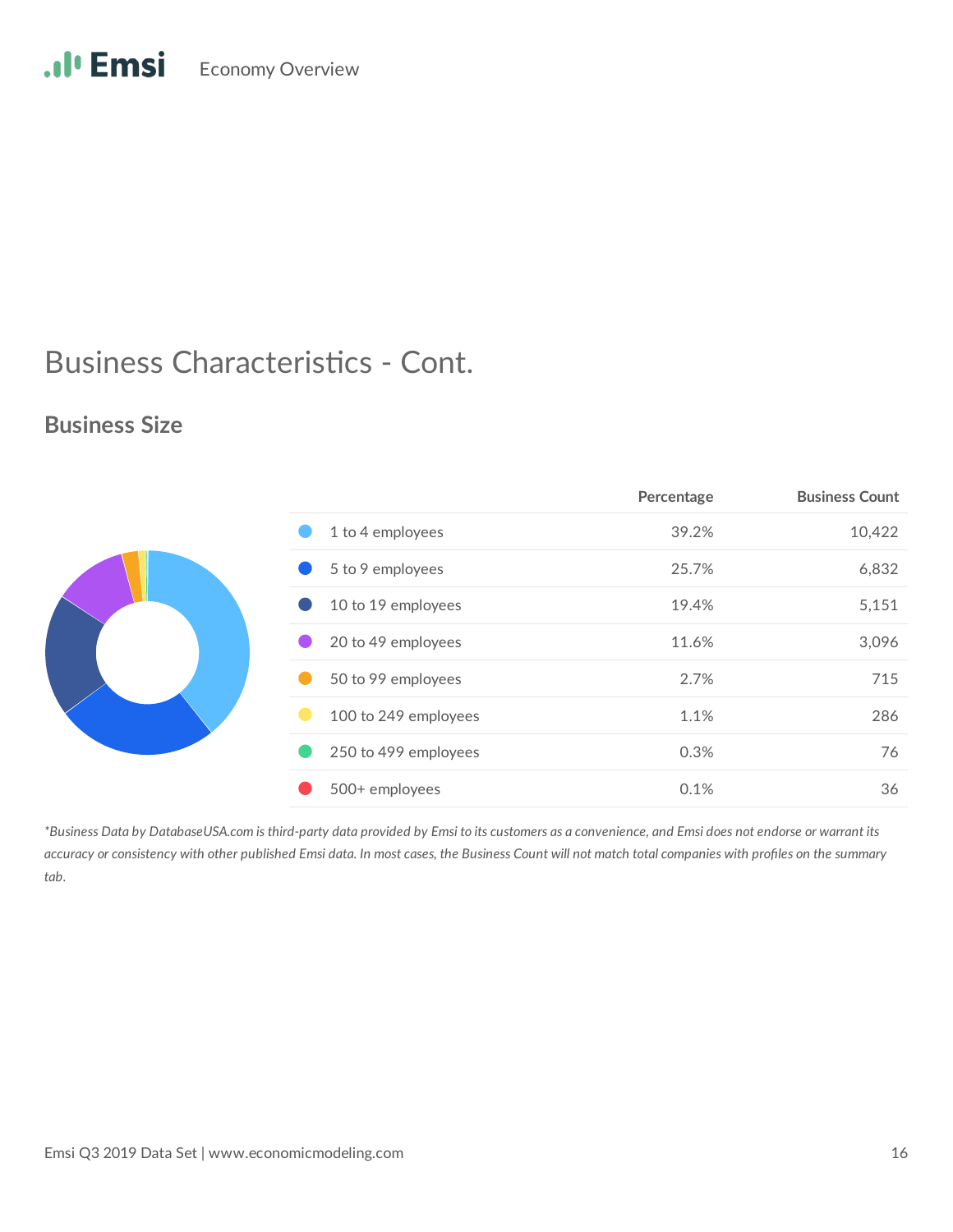# **Workforce Characteristics**

### **Largest Occupations**

![](_page_18_Figure_3.jpeg)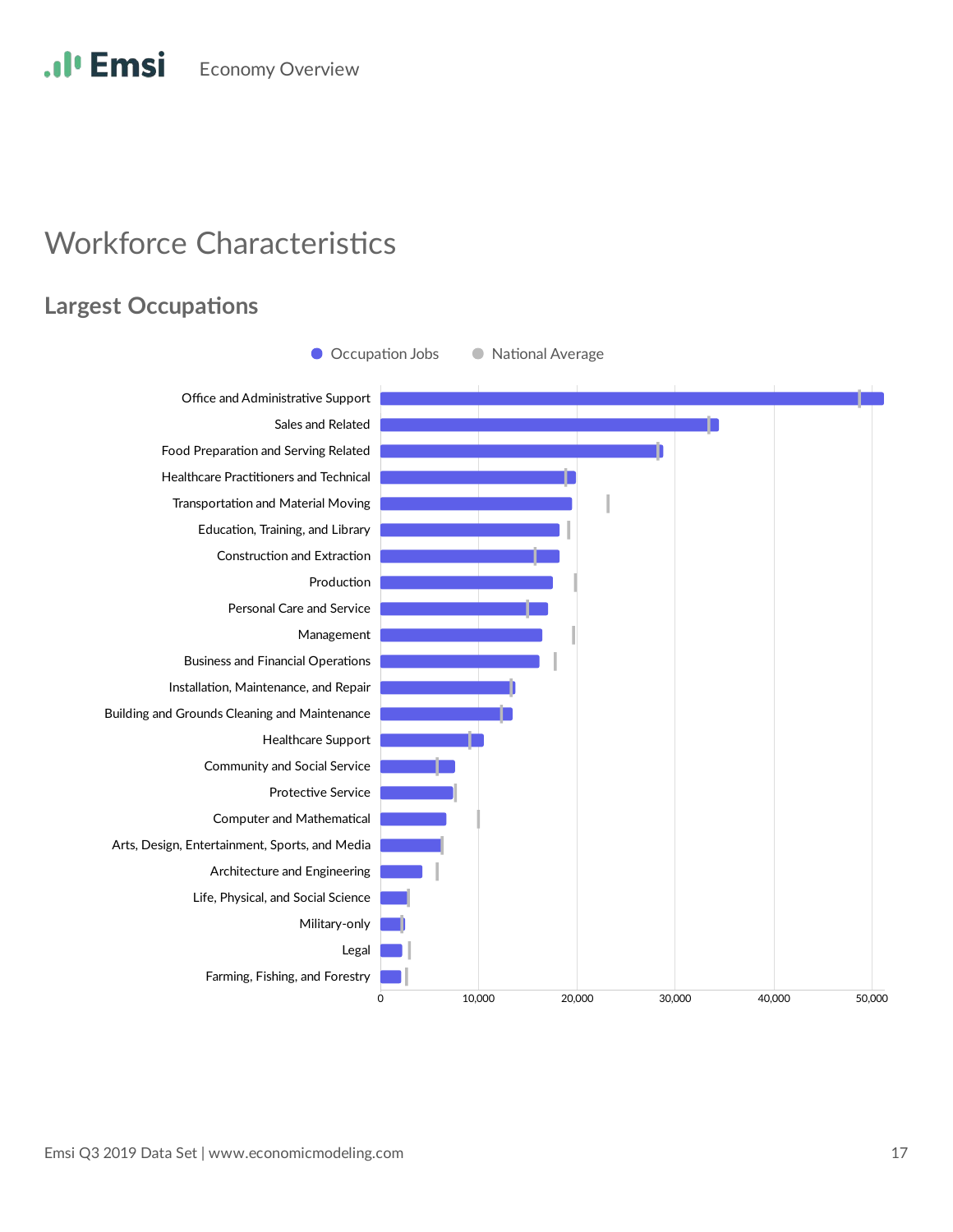# **Workforce Characteristics - Cont.**

### **Top Growing Occupations**

![](_page_19_Figure_3.jpeg)

Occupation Jobs Growth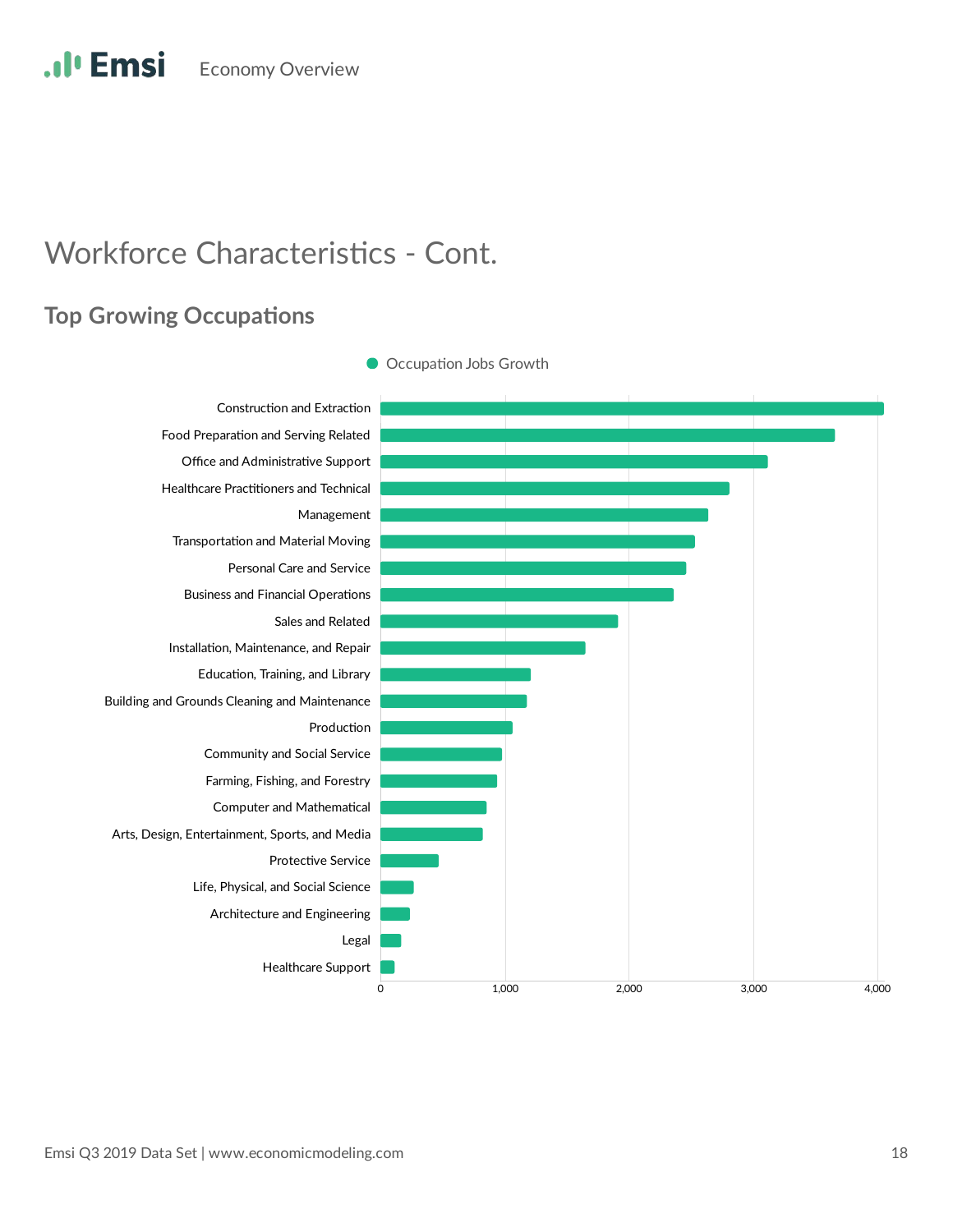# **Workforce Characteristics - Cont.**

## **Top Occupation LQ**

![](_page_20_Figure_3.jpeg)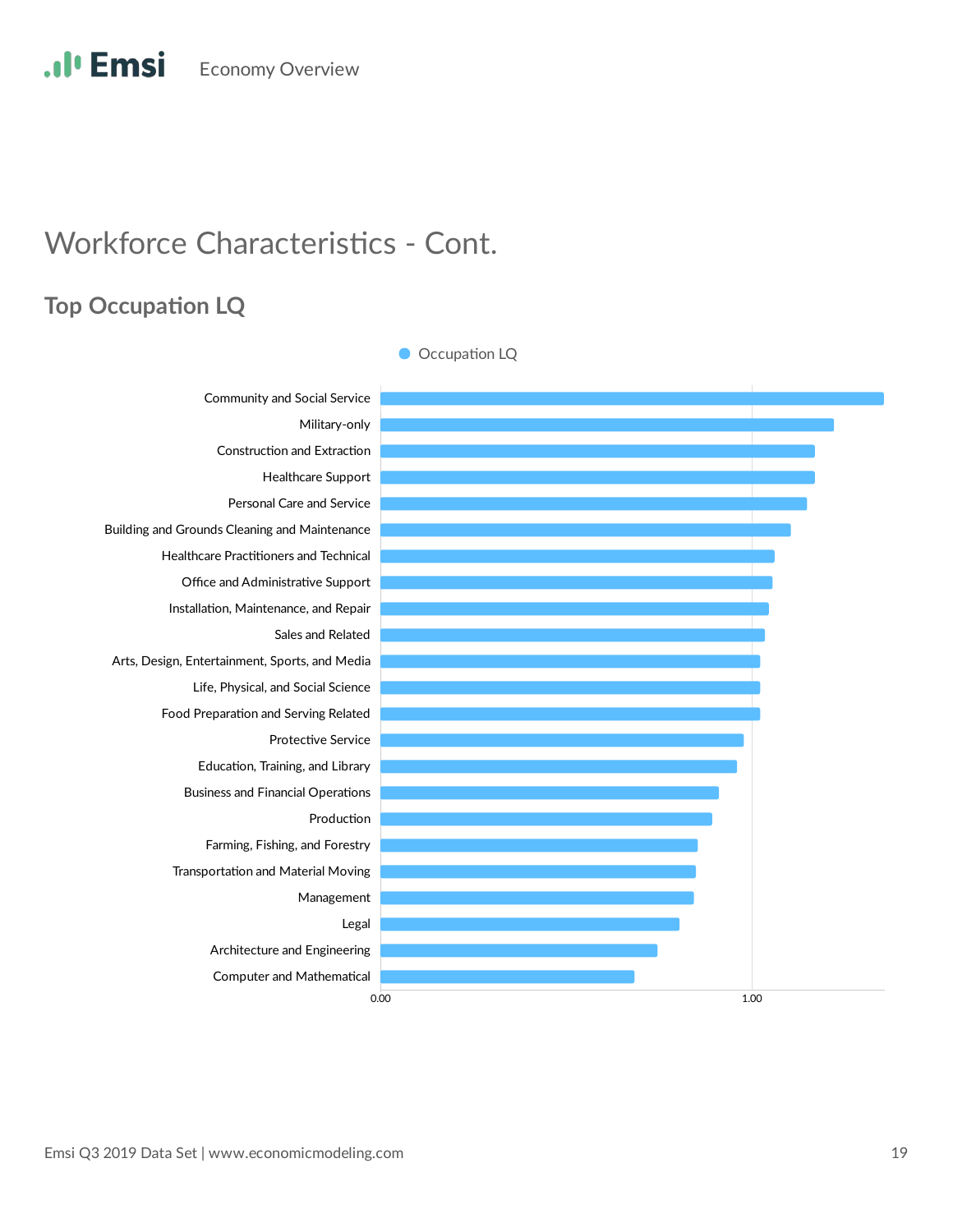### **Top Occupation Earnings**

![](_page_21_Figure_3.jpeg)

• 2018 Median Hourly Earnings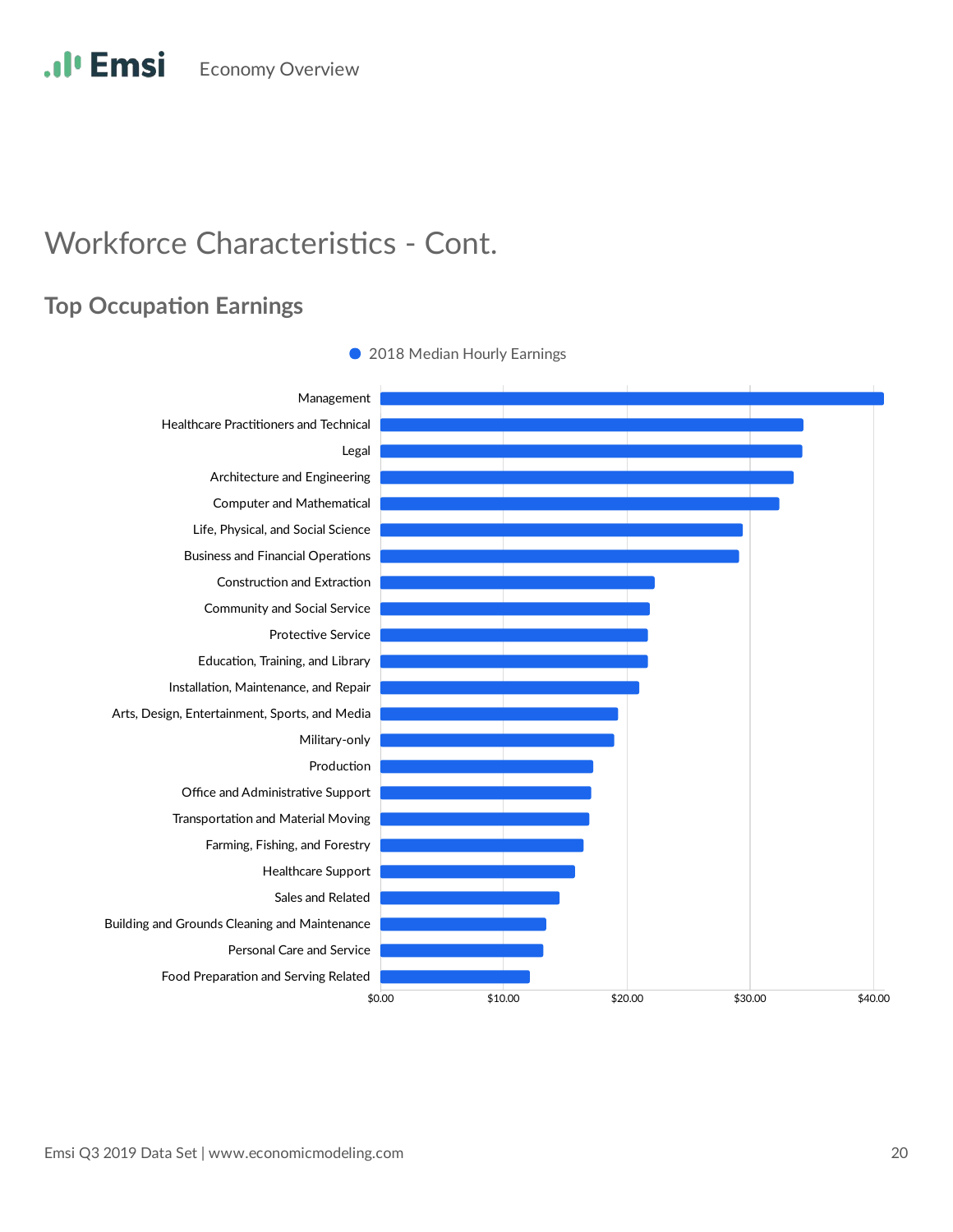# **Workforce Characteristics - Cont.**

### **Top Posted Occupations**

![](_page_22_Figure_3.jpeg)

**O** Unique Average Monthly Postings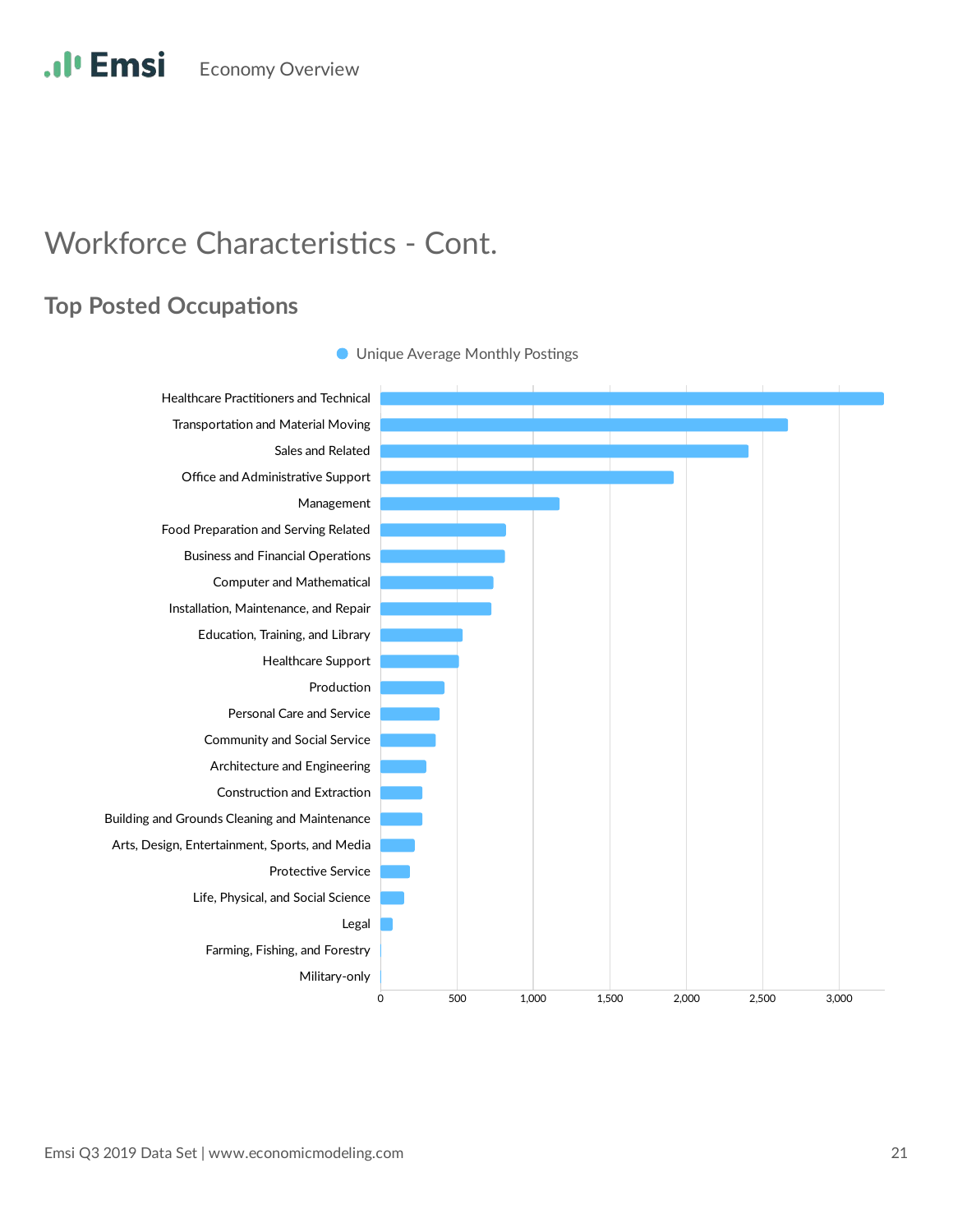### **Underemployment**

![](_page_23_Figure_3.jpeg)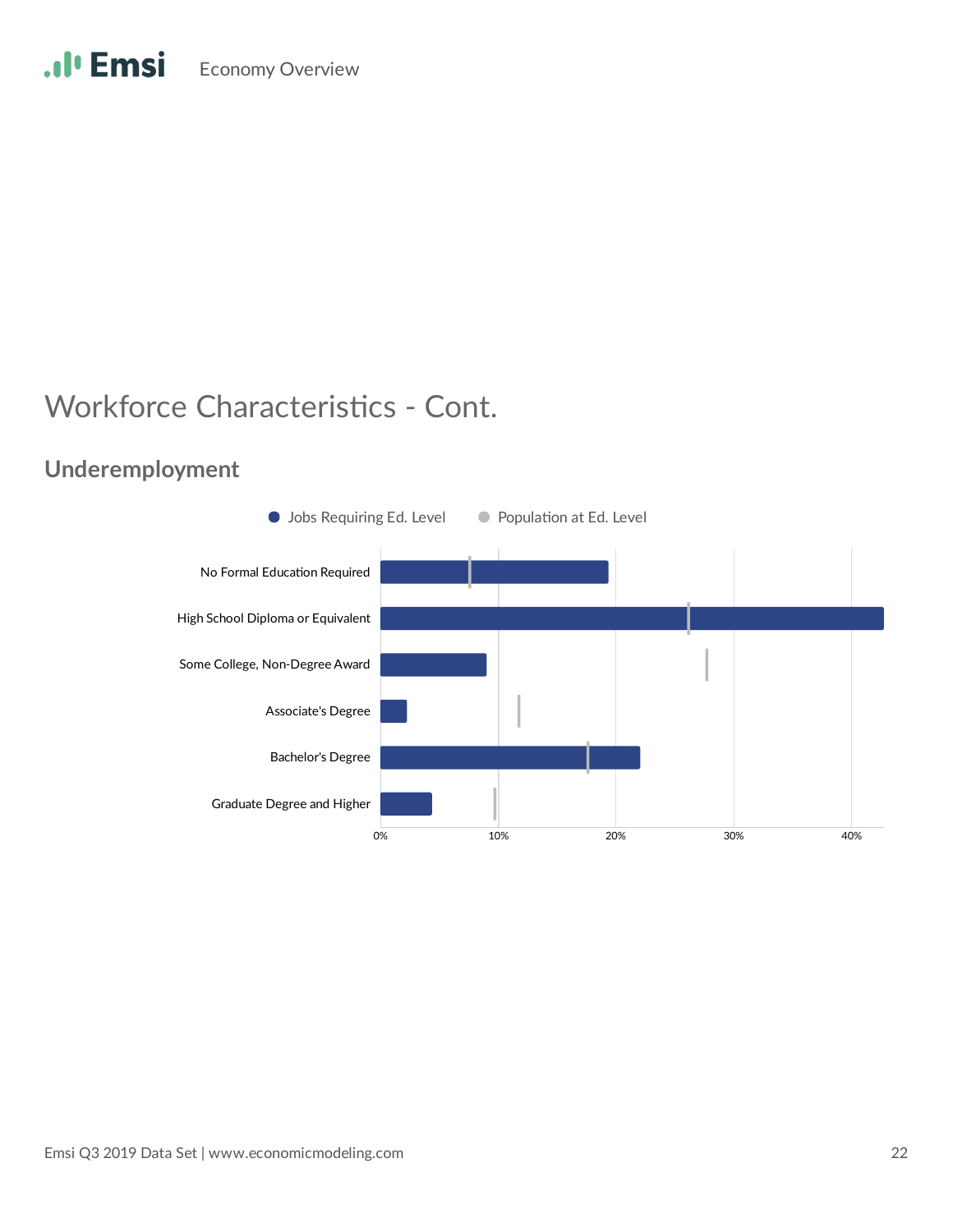| Occupation                                                 | 2013<br>Jobs | 2018<br>Jobs  | Change in Jobs | $\%$<br>Change<br>in Jobs | 2018<br>LQ | 2018 Median<br><b>Hourly Earnings</b> | Jul 2018 - Jun 2019<br><b>Unique Average</b><br><b>Monthly Postings</b> |
|------------------------------------------------------------|--------------|---------------|----------------|---------------------------|------------|---------------------------------------|-------------------------------------------------------------------------|
| Office and<br>Administrative Support                       | 48,115       | 51,233        | 3,118          | $+6%$                     | 1.05       | \$17.13                               | 1,923                                                                   |
| Sales and Related                                          | 32,543       | 34,454        | 1,911          | $+6%$                     | 1.04       | \$14.56                               | 2,411                                                                   |
| Food Preparation and<br>Serving Related                    | 25,091       | 28,747        | 3,656          | $+15%$                    | 1.02       | \$12.18                               | 823                                                                     |
| <b>Healthcare Practitioners</b><br>and Technical           | 17,114       | 19,922        | 2,808          | $+16%$                    | 1.06       | \$34.35                               | 3,295                                                                   |
| Transportation and<br><b>Material Moving</b>               | 16,980       | 19,509        | 2,529          | $+15%$                    | 0.85       | \$17.00                               | 2,669                                                                   |
| Education, Training, and<br>Library                        | 17,077       | 18,286        | 1,209          | $+7%$                     | 0.96       | \$21.74                               | 543                                                                     |
| Construction and<br>Extraction                             | 14,203       | 18,255        | 4,052          | $+29%$                    | 1.17       | \$22.29                               | 276                                                                     |
| Production                                                 | 16,523       | 17,585        | 1,062          | $+6%$                     | 0.89       | \$17.26                               | 420                                                                     |
| Personal Care and<br>Service                               | 14,567       | 17,031        | 2,464          | $+17%$                    | 1.15       | \$13.24                               | 387                                                                     |
| Management                                                 | 13,831       | 16,474        | 2,643          | $+19%$                    | 0.85       | \$40.89                               | 1,175                                                                   |
| <b>Business and Financial</b><br>Operations                | 13,797       | 16,159        | 2,362          | $+17%$                    | 0.91       | \$29.16                               | 819                                                                     |
| Installation,<br>Maintenance, and Repair                   | 12,146       | 13,801        | 1,655          | $+14%$                    | 1.05       | \$21.06                               | 729                                                                     |
| <b>Building and Grounds</b><br>Cleaning and<br>Maintenance |              | 12,292 13,474 | 1,182          | $+10%$                    | 1.10       | \$13.48                               | 275                                                                     |
| Healthcare Support                                         | 10,410       | 10,526        | 116            | $+1%$                     | 1.17       | \$15.82                               | 517                                                                     |
| Community and Social<br>Service                            | 6,669        | 7,652         | 983            | $+15%$                    | 1.36       | \$21.85                               | 365                                                                     |
| <b>Protective Service</b>                                  | 6,920        | 7,387         | 467            | $+7%$                     | 0.98       | \$21.75                               | 198                                                                     |
| Computer and<br>Mathematical                               | 5,862        | 6,717         | 855            | $+15%$                    | 0.68       | \$32.42                               | 739                                                                     |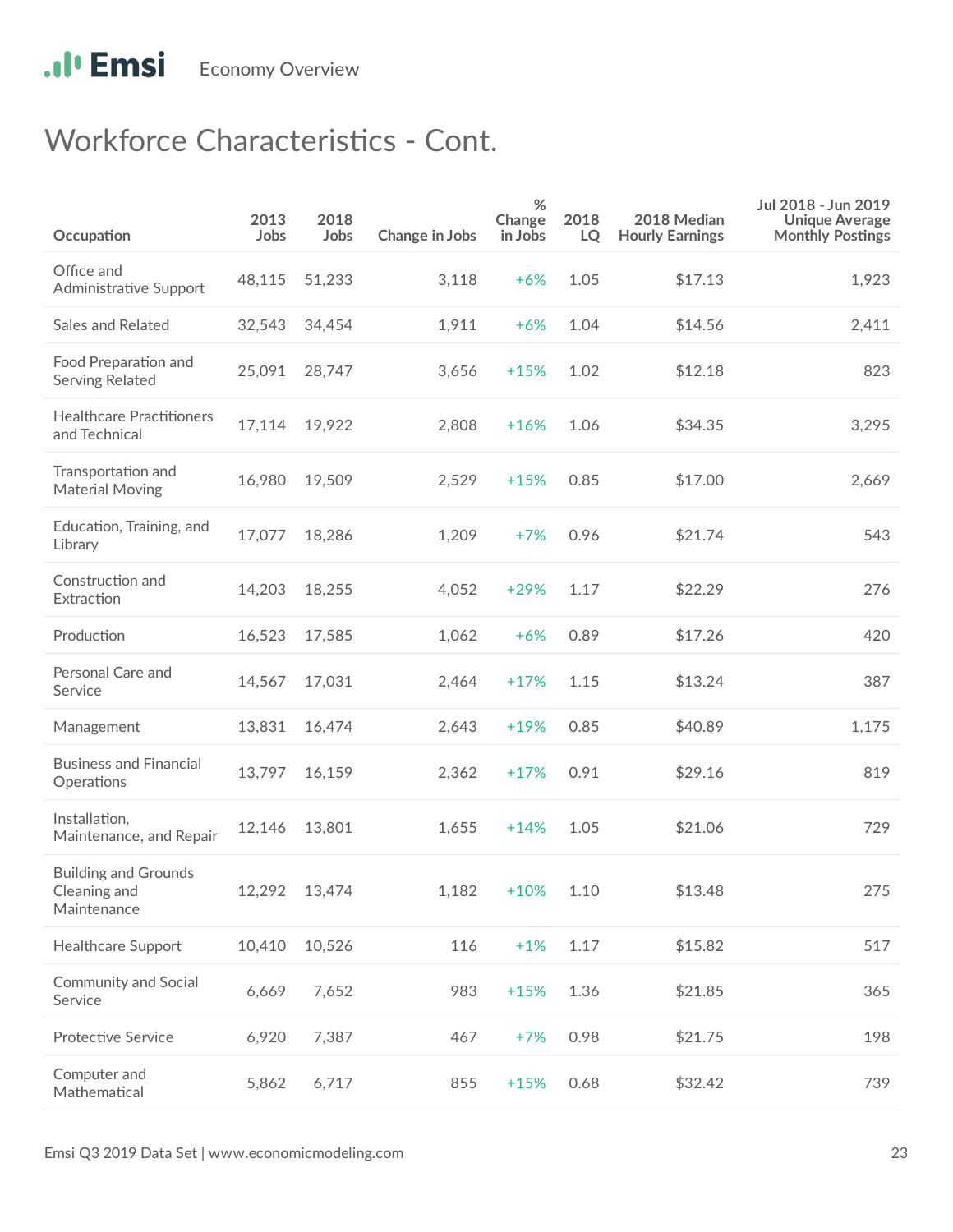| Occupation                                           | 2013<br>Jobs | 2018<br>Jobs | Change in Jobs | %<br>Change<br>in Jobs | 2018<br>LQ | 2018 Median<br><b>Hourly Earnings</b> | Jul 2018 - Jun 2019<br>Unique Average Monthly<br><b>Postings</b> |
|------------------------------------------------------|--------------|--------------|----------------|------------------------|------------|---------------------------------------|------------------------------------------------------------------|
| Arts, Design,<br>Entertainment, Sports,<br>and Media | 5.504        | 6,328        | 824            | $+15%$                 | 1.02       | \$19.32                               | 224                                                              |
| Architecture and<br>Engineering                      | 4,024        | 4,263        | 239            | $+6%$                  | 0.75       | \$33.57                               | 299                                                              |
| Life, Physical, and Social<br>Science                | 2,559        | 2,827        | 268            | $+10%$                 | 1.02       | \$29.41                               | 155                                                              |
| Military-only                                        | 2,620        | 2,498        | $-122$         | $-5%$                  | 1.22       | \$19.04                               | 6                                                                |
| Legal                                                | 2.089        | 2,259        | 170            | $+8%$                  | 0.81       | \$34.27                               | 80                                                               |
| Farming, Fishing, and<br>Forestry                    | 1,203        | 2,142        | 939            | +78%                   | 0.86       | \$16.47                               | 9                                                                |